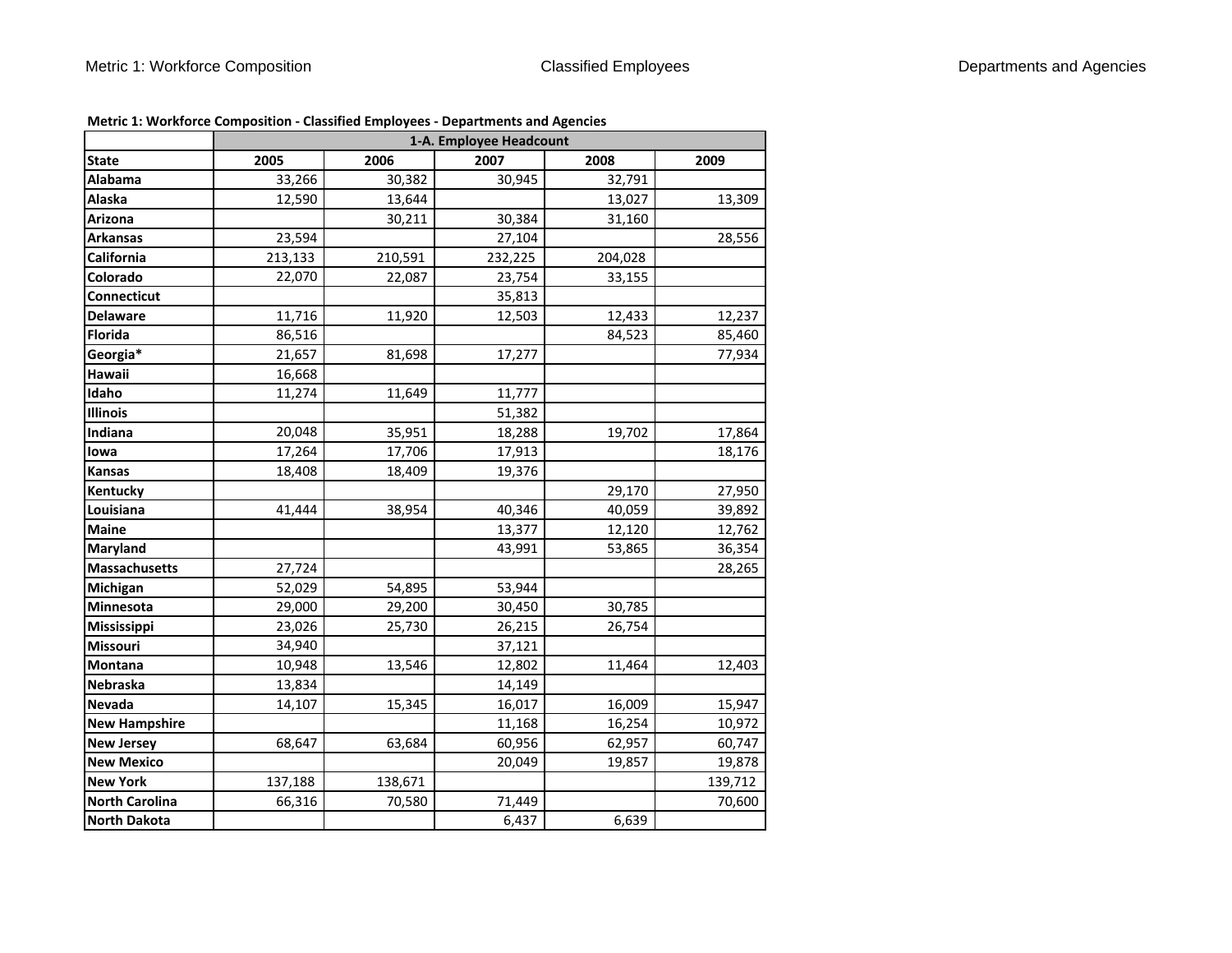|                       | 1-A. Employee Headcount |        |        |        |        |  |
|-----------------------|-------------------------|--------|--------|--------|--------|--|
| <b>State</b>          | 2005                    | 2006   | 2007   | 2008   | 2009   |  |
| Ohio                  |                         |        | 50,483 |        |        |  |
| <b>Oklahoma</b>       | 26,876                  | 27,319 | 27,291 | 37,274 | 27,317 |  |
| Oregon                | 30,715                  | 30,846 | 30,964 | 32,288 | 28,090 |  |
| Pennsylvania          | 53,163                  | 54,297 | 57,850 |        | 57,516 |  |
| <b>Rhode Island</b>   | 8,443                   |        |        |        | 8,664  |  |
| <b>South Carolina</b> | 40,533                  | 40,083 | 45,982 | 73,489 | 40,015 |  |
| South Dakota          | 6,501                   |        |        |        |        |  |
| <b>Tennessee</b>      | 38,793                  | 39,910 | 39,864 | 39,373 | 36,348 |  |
| <b>Texas</b>          |                         |        |        |        |        |  |
| <b>Utah</b>           | 17,406                  |        | 15,599 | 25,711 | 16,238 |  |
| <b>Vermont</b>        | 7,492                   |        |        |        | 7,490  |  |
| <b>Virginia</b>       | 53,489                  | 53,182 | 53,633 |        |        |  |
| Washington            | 55,365                  | 56,598 | 58,555 | 61,864 | 61,642 |  |
| <b>West Virginia</b>  | 33,939                  |        | 18,024 |        |        |  |
| Wisconsin             | 40,007                  | 39,629 | 30,695 | 30,150 | 30,212 |  |
| <b>Wyoming</b>        | 7,860                   | 7,919  | 7,889  | 8,261  |        |  |

**Metric 1: Workforce Composition ‐ Classified Employees ‐ Departments and Agencies**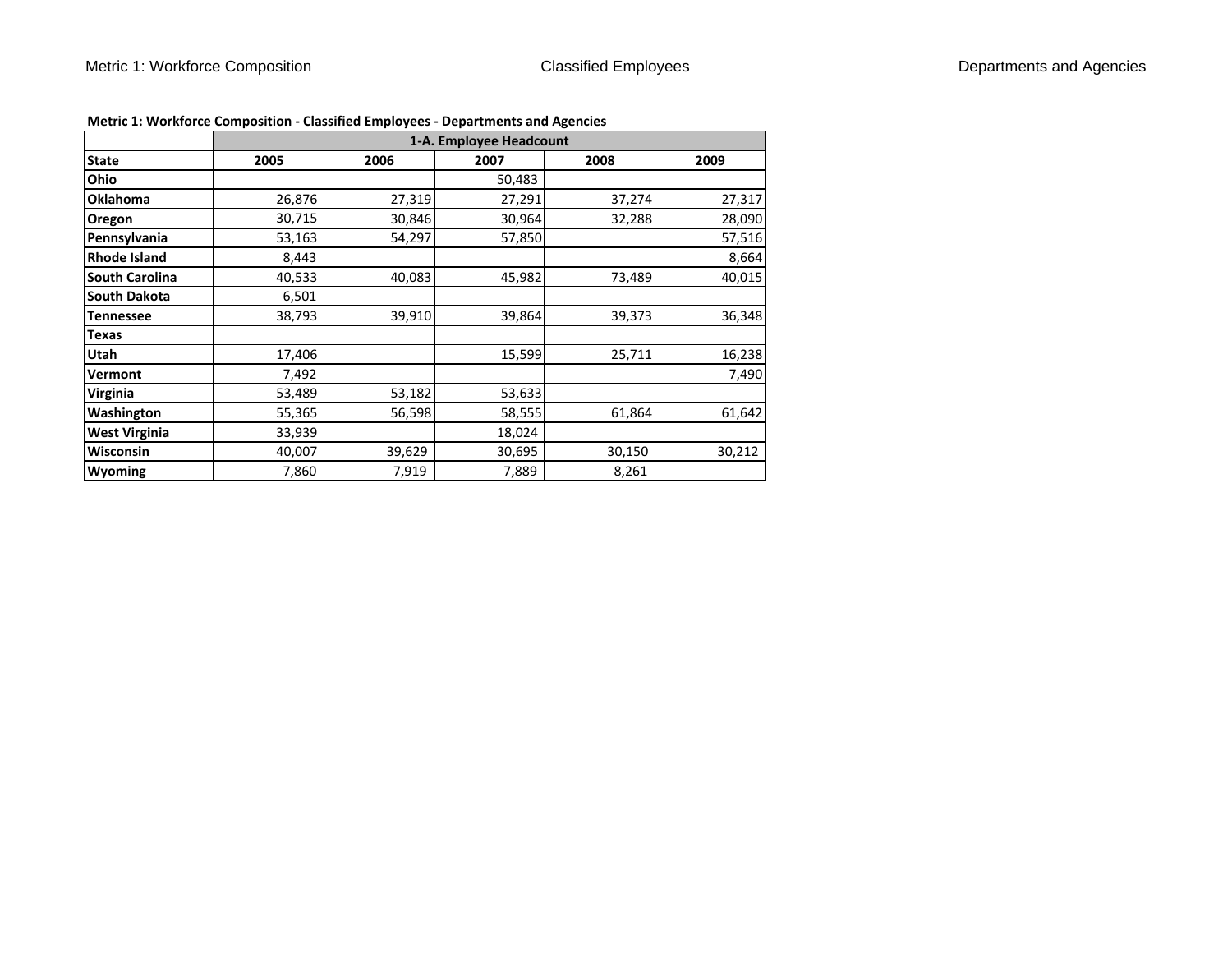|              | 1-A. Emplovee Headcount |        |           |           |      |
|--------------|-------------------------|--------|-----------|-----------|------|
| <b>State</b> | 2005                    | 2006   | 2007      | 2008      | 2009 |
| Average      | 36.200                  | 44.298 | 35.601.03 | 39.450.44 |      |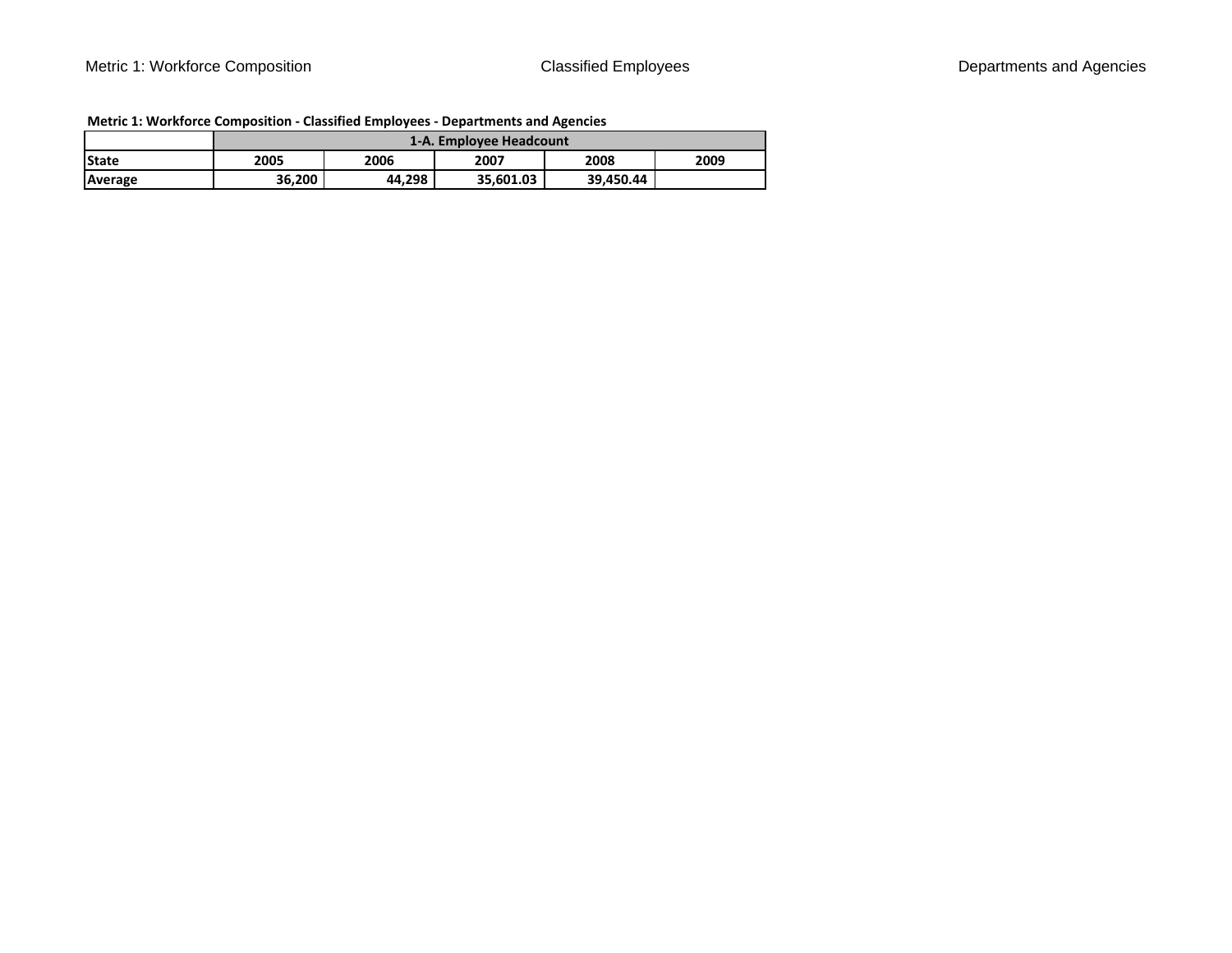|                       | 1-B. FTE Employees |           |         |         |           |
|-----------------------|--------------------|-----------|---------|---------|-----------|
| <b>State</b>          | 2005               | 2006      | 2007    | 2008    | 2009      |
| <b>Alabama</b>        | <b>NA</b>          | <b>NA</b> | 30,577  | 32,791  |           |
| Alaska                | <b>NA</b>          | <b>NA</b> |         |         | <b>NA</b> |
| Arizona               |                    | 30,029    | 30,192  |         |           |
| <b>Arkansas</b>       | 23,594             |           | 25,200  |         | 26,624    |
| California            | 208,222            | 185,606   | 191,134 | 202,549 |           |
| Colorado              | 21,443             | <b>NA</b> | 22,931  | 31,784  |           |
| Connecticut           |                    |           | 33,867  |         |           |
| <b>Delaware</b>       | 11,674             | 11,792    | 12,503  | 12,363  | 12,206    |
| <b>Florida</b>        | 85,909             |           |         | 84,065  | 85,177    |
| Georgia*              | 21,619             | 81,698    | 17,244  |         |           |
| Hawaii                | 16,216             |           |         |         | 77,934    |
| Idaho                 | 11,117             | 11,623    | 11,196  |         |           |
| <b>Illinois</b>       |                    |           | 50,438  |         |           |
| Indiana               | 20,009             | 31,836    | 18,288  | 19,624  | 17,804    |
| lowa                  | <b>NA</b>          | <b>NA</b> | 17,788  |         | <b>NA</b> |
| <b>Kansas</b>         | 18,306             | 26,239    | 18,111  |         |           |
| Kentucky              |                    |           |         | 87      | 82        |
| Louisiana             | 41,406             | 38,923    | 39,256  | 40,059  | 39,871    |
| <b>Maine</b>          |                    |           | 12,517  | 12,017  | 12,602    |
| Maryland              |                    |           | 43,576  | 50,660  | 35,399    |
| Massachusetts         |                    |           |         |         | 27,817    |
| Michigan              | 55,717             | 55,752    | 51,685  |         |           |
| Minnesota             | 27,300             | 27,500    | 28,000  |         | 28,958    |
| Mississippi           | 23,026             | 25,730    | 26,215  | 26,754  |           |
| Missouri              | 34,696             |           | 36,339  |         |           |
| <b>Montana</b>        | 10,288             | 12,082    | 12,269  | 12,857  | 11,098    |
| Nebraska              | 13,087             |           | 13,969  |         |           |
| Nevada                | 15,579             | 14,748    | 15,769  | 15,785  | 15,743    |
| <b>New Hampshire</b>  |                    |           | 10,928  | 12,141  | 12,016    |
| <b>New Jersey</b>     | 66,669             | 61709*    | 59,417  | 60,912  | 58,524    |
| <b>New Mexico</b>     |                    |           | 19,664  | 19,725  | 19,758    |
| <b>New York</b>       | 133,288            | 134,900   |         |         | 136,064   |
| <b>North Carolina</b> | 66,026             | 69,923    | 68,110  | 70,600  |           |
| <b>North Dakota</b>   |                    |           | 6,332   | 6,505   |           |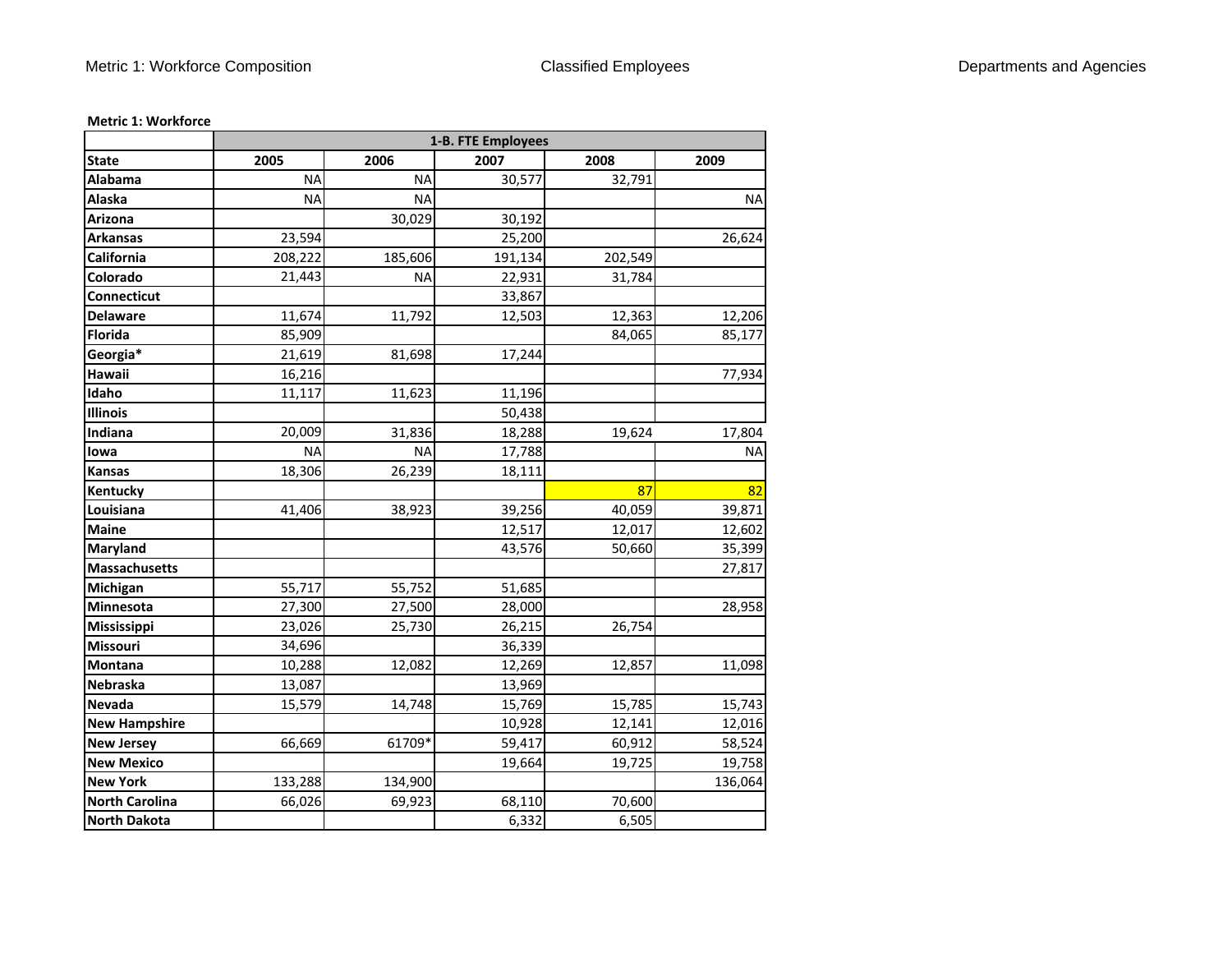|                       | 1-B. FTE Employees |        |        |        |        |  |
|-----------------------|--------------------|--------|--------|--------|--------|--|
| <b>State</b>          | 2005               | 2006   | 2007   | 2008   | 2009   |  |
| Ohio                  |                    |        | 50,308 |        |        |  |
| <b>Oklahoma</b>       | <b>NA</b>          | NA     | 40,061 | 38,609 | 27,317 |  |
| <b>Oregon</b>         | 30,255             | 30,379 |        | 31,817 | 27,702 |  |
| Pennsylvania          | 53,805             | 54,809 | 52,917 |        | 52,205 |  |
| <b>Rhode Island</b>   | 8,386              |        |        |        | 8,664  |  |
| <b>South Carolina</b> | 40,424             | 35,960 | 40,642 | 64,916 | 39,757 |  |
| <b>South Dakota</b>   | 6,304              |        |        |        |        |  |
| <b>Tennessee</b>      | <b>NA</b>          | NA     | 39,864 |        | 36,348 |  |
| <b>Texas</b>          |                    |        |        |        |        |  |
| <b>Utah</b>           | 14,648             |        | 15,758 | 20,129 | 16,141 |  |
| <b>Vermont</b>        | 7,378              |        |        |        | 7,407  |  |
| <b>Virginia</b>       | 53,368             | 53,073 | 53,633 |        |        |  |
| Washington            | <b>NA</b>          | 52,012 | 53,958 | 64,261 | 61,604 |  |
| <b>West Virginia</b>  | 22,953             |        | 17,995 |        |        |  |
| Wisconsin             | 38,682             | 38,112 | 29,746 | 29,200 | 29,281 |  |
| <b>Wyoming</b>        | 7,720              | 7,797  | 7,766  | 8,136  |        |  |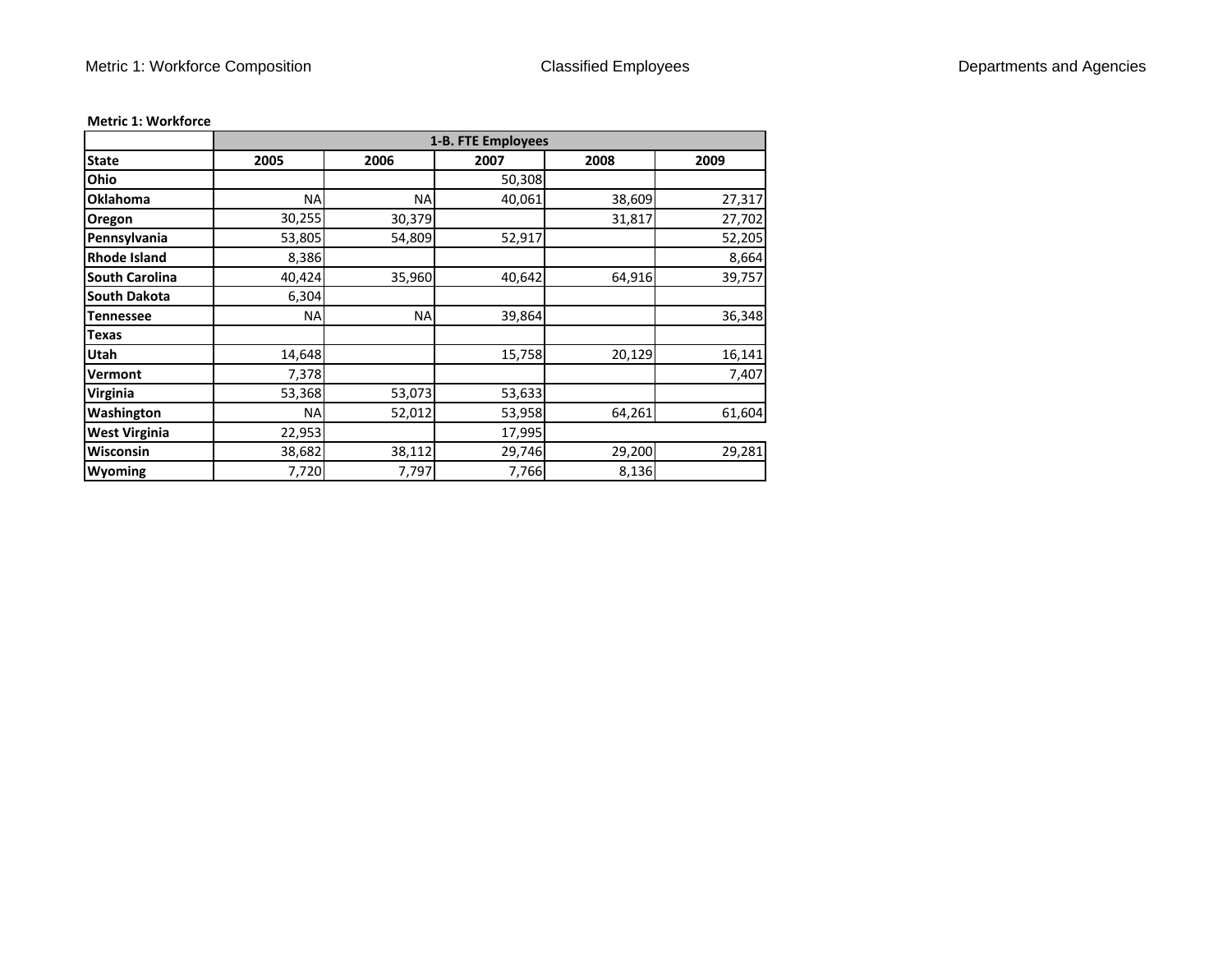|              | 1-B. FTE Employees |        |        |        |      |
|--------------|--------------------|--------|--------|--------|------|
| <b>State</b> | 2005               | 2006   | 2007   | 2008   | 2009 |
| Average      | 5785، ،<br>っっ      | 44,805 | 34,004 | 37,241 |      |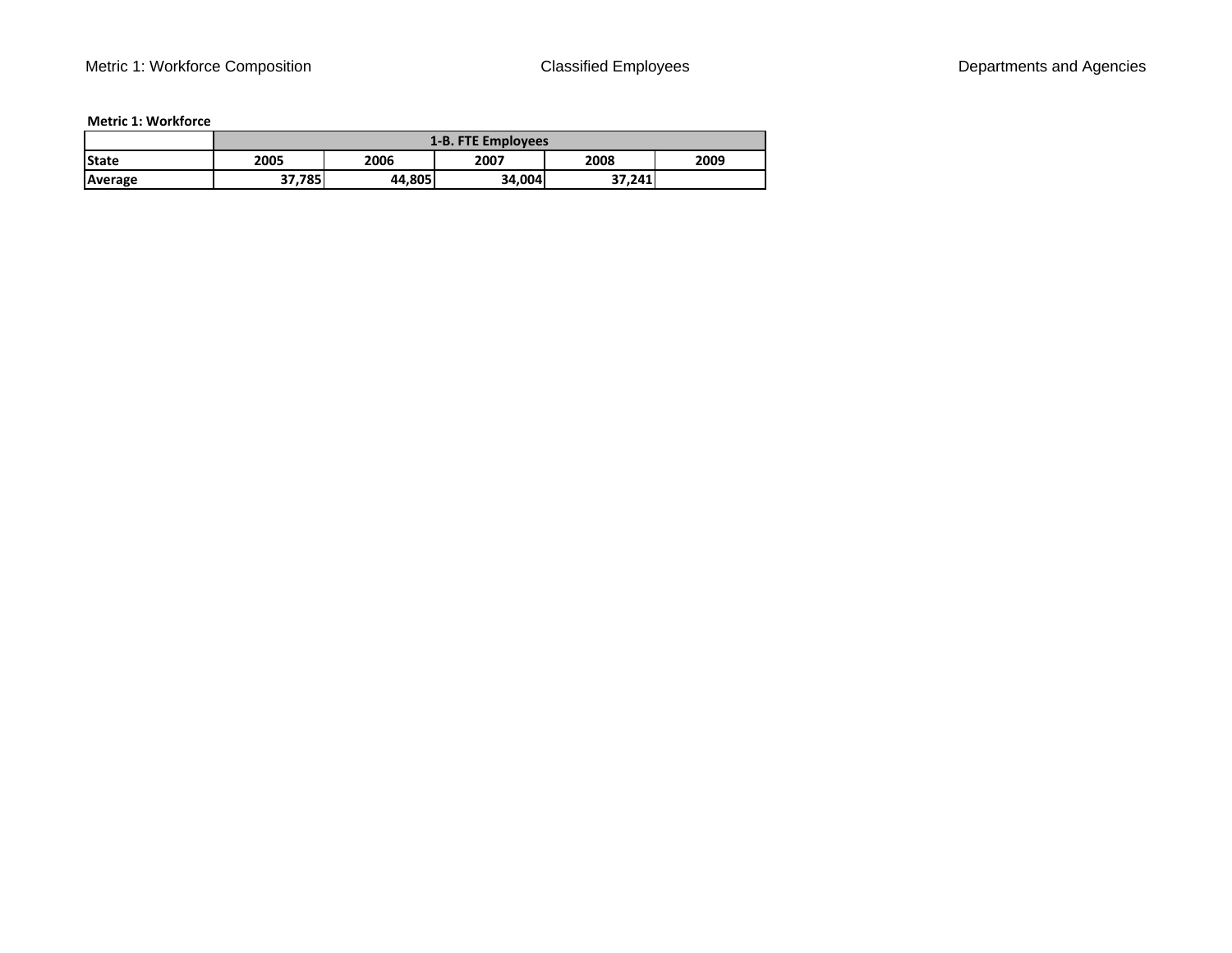|                       | 1-C. Average Age |      |      |      |      |
|-----------------------|------------------|------|------|------|------|
| <b>State</b>          | 2005             | 2006 | 2007 | 2008 | 2009 |
| Alabama               | 45               | 45   | 45   | 45   |      |
| Alaska                |                  | 45   |      | 45   | 45   |
| Arizona               |                  | 44   | 45   | 46   |      |
| <b>Arkansas</b>       | 45               |      | 44   |      | 45   |
| California            | 45               | 45   | 44   | 45   |      |
| Colorado              | 45               | 45   | 45   | 46   |      |
| Connecticut           |                  |      | 45   |      |      |
| <b>Delaware</b>       | 45               | 44   | 44   | 45   | 45   |
| <b>Florida</b>        | 45               |      |      | 44   | 44   |
| Georgia*              | 43               | 44   | 50   |      |      |
| Hawaii                | 48               |      |      |      | 45   |
| Idaho                 | 46               | 44   | 46   |      |      |
| <b>Illinois</b>       |                  |      | 46   |      |      |
| Indiana               | 46               | 47   | 46   | 46   | 46   |
| lowa                  | 47               | 47   | 47   |      | 47   |
| <b>Kansas</b>         | 45               | 47   | 45   |      |      |
| Kentucky              |                  |      |      | 44   | 44   |
| Louisiana             | 44               | 45   | 44   | 44   | 44   |
| <b>Maine</b>          |                  |      | 46   | 47   | 47   |
| Maryland              |                  |      | 45   | 46   | 45   |
| <b>Massachusetts</b>  |                  |      |      |      | 47   |
| Michigan              | 45               | 45   | 46   |      |      |
| Minnesota             | 47               | 47   | 46   |      | 47   |
| Mississippi           | 45               | 44   | 44   | 44   |      |
| <b>Missouri</b>       | 43               |      | 44   |      |      |
| Montana               | 42               | 46   | 46   | 47   | 47   |
| Nebraska              | $\mathbf 0$      |      | 46   |      |      |
| <b>Nevada</b>         | 46               | 38   | 46   | 46   | 46   |
| <b>New Hampshire</b>  |                  |      | 48   | 49   | 50   |
| <b>New Jersey</b>     | 45               | 45   | 45   | 45   | 46   |
| <b>New Mexico</b>     |                  |      | 38   | 44   | 45   |
| <b>New York</b>       | 48               | 47   |      |      | 48   |
| <b>North Carolina</b> | 44               | 44   | 44   |      | 45   |
| <b>North Dakota</b>   |                  |      | 46   | 46   |      |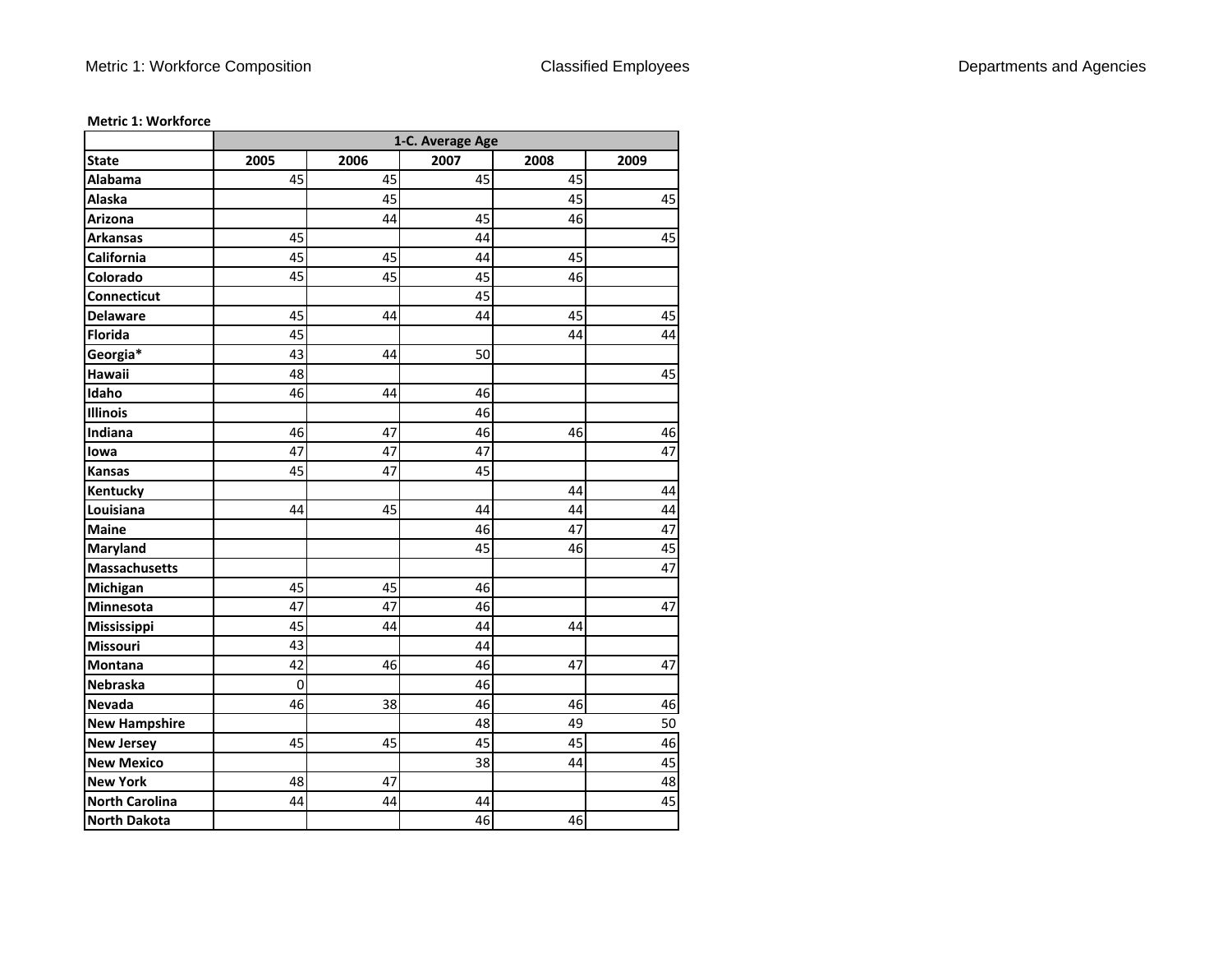|                       | 1-C. Average Age |      |      |      |      |  |
|-----------------------|------------------|------|------|------|------|--|
| <b>State</b>          | 2005             | 2006 | 2007 | 2008 | 2009 |  |
| Ohio                  |                  |      | 45   |      |      |  |
| <b>Oklahoma</b>       | 45               | 45   | 45   | 46   | 46   |  |
| Oregon                | 45               | 45   | 46   | 46   | 48   |  |
| Pennsylvania          | 46               | 46   | 46   |      | 46   |  |
| <b>Rhode Island</b>   | 48               |      |      |      | 49   |  |
| <b>South Carolina</b> | 45               | 44   | 44   | 45   | 45   |  |
| <b>South Dakota</b>   | 43               |      |      |      |      |  |
| <b>Tennessee</b>      | 46               | 46   | 46   | 46   | 49   |  |
| <b>Texas</b>          |                  |      |      |      |      |  |
| Utah                  | 44               |      | 43   | 43   | 44   |  |
| Vermont               | 46               |      |      |      | 47   |  |
| Virginia              | 46               | 46   | 46   |      |      |  |
| Washington            | NA               | 47   | 46   | 46   | 46   |  |
| <b>West Virginia</b>  | 45               |      | 45   |      |      |  |
| <b>Wisconsin</b>      | 46               | 46   | 46   | 46   | 46   |  |
| Wyoming               | 46               | 46   | 46   | 46   |      |  |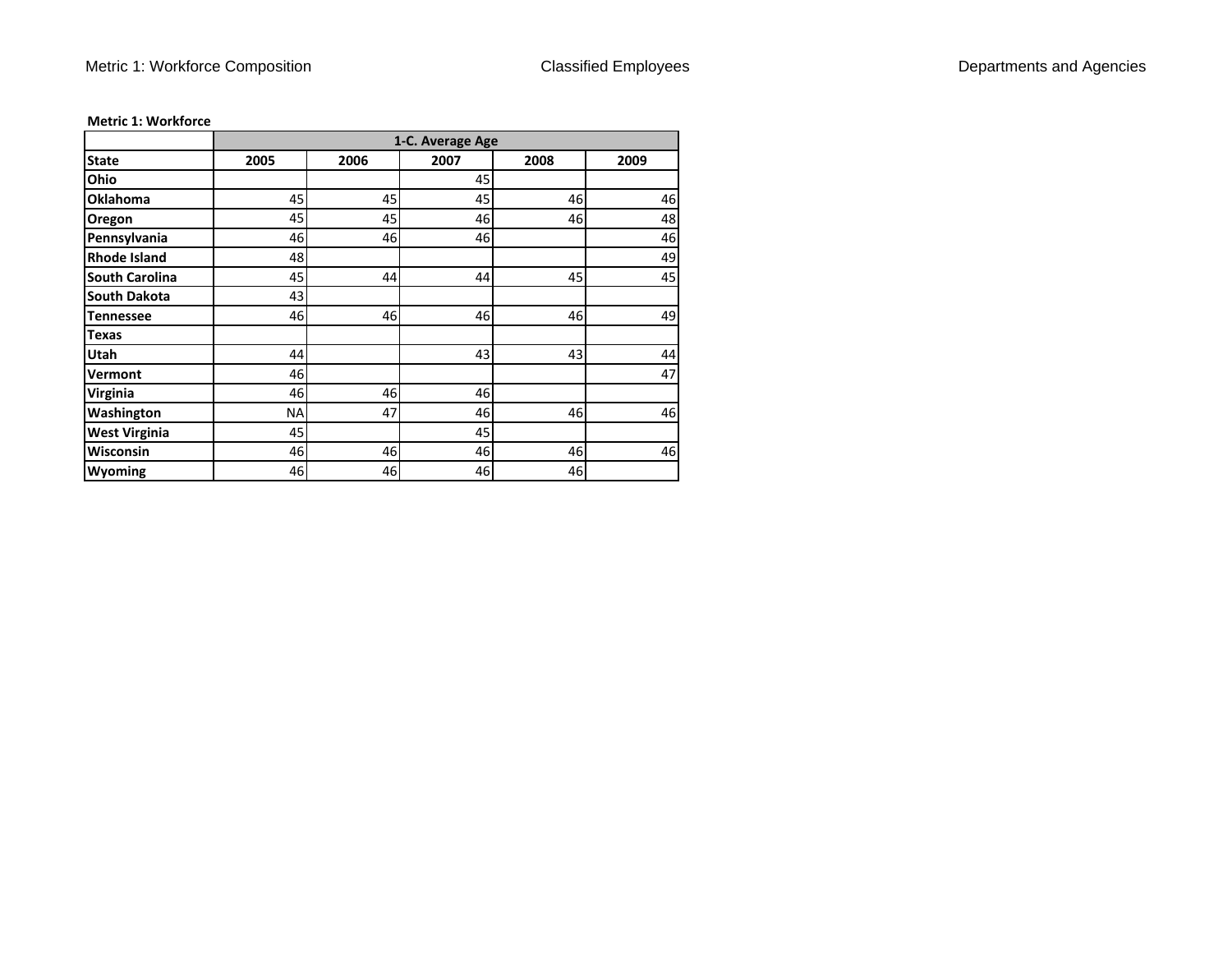|              | 1-C. Average Age |      |      |      |      |
|--------------|------------------|------|------|------|------|
| <b>State</b> | 2005             | 2006 | 2007 | 2008 | 2009 |
| Average      | 44               | 45   | 45   | 45   |      |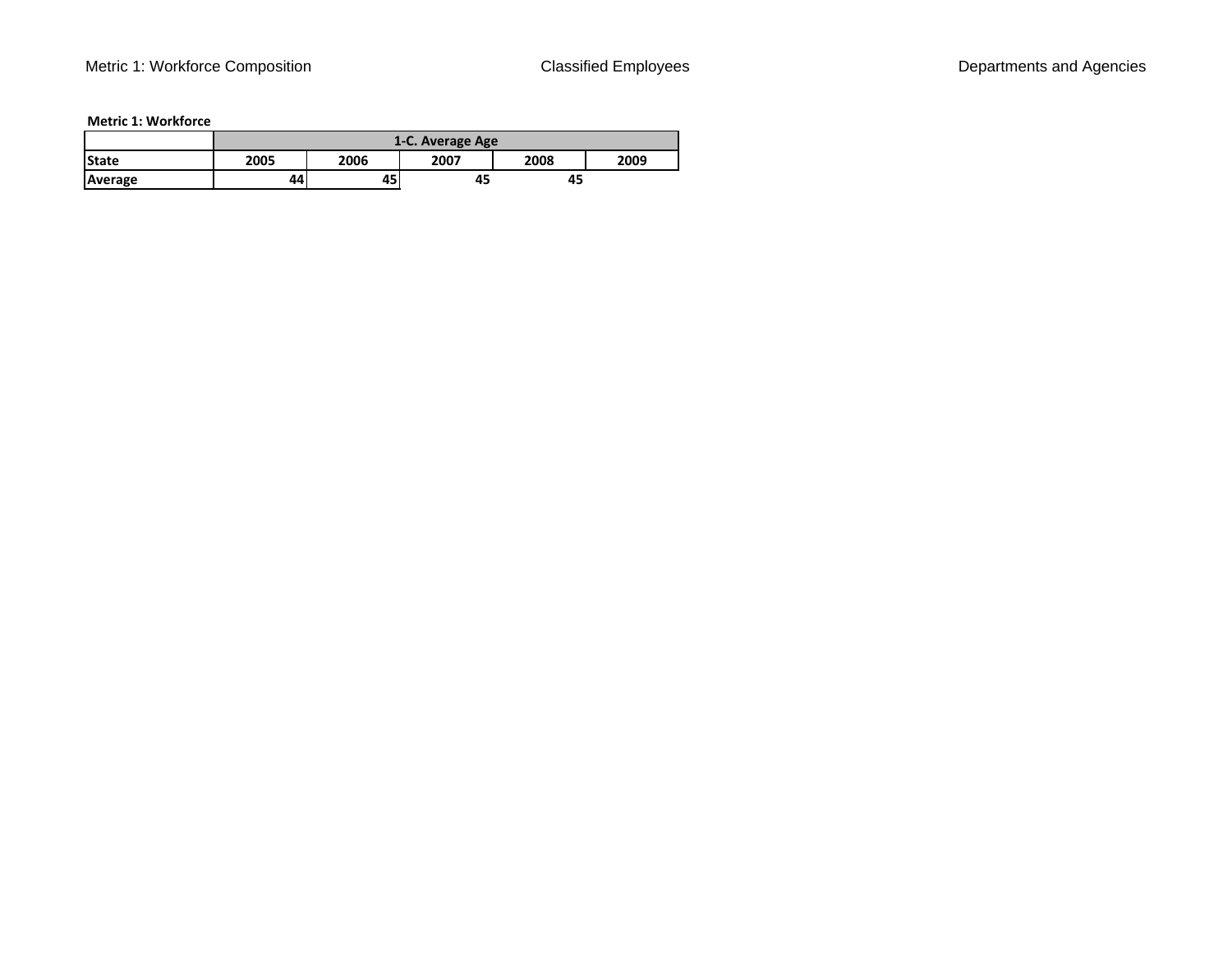|                       | 1-D. Average Years of State Service |           |      |           |             |
|-----------------------|-------------------------------------|-----------|------|-----------|-------------|
| <b>State</b>          | 2005                                | 2006      | 2007 | 2008      | 2009        |
| Alabama               | 13                                  | 12        | 12   | 12        |             |
| Alaska                | 9                                   | 9         |      | 9         | $\mathsf 9$ |
| Arizona               |                                     | 8         | 10   | 10        |             |
| <b>Arkansas</b>       | 5                                   |           | 10   |           | 9           |
| California            | 22                                  | 23        |      | <b>NA</b> |             |
| Colorado              | 10                                  | 10        | 9    | 9         |             |
| Connecticut           |                                     |           | 14   |           |             |
| <b>Delaware</b>       | 11                                  | 11        | 11   | 11        | 11          |
| <b>Florida</b>        | 9                                   |           |      | 10        | 11          |
| Georgia*              | 18                                  | 9         | 19   |           |             |
| Hawaii                | 13                                  |           |      |           | 10          |
| Idaho                 | 11                                  | 11        | 11   |           |             |
| Illinois              |                                     |           | 14   |           |             |
| Indiana               | 12                                  | 12        | 12   | 11        | 11          |
| lowa                  | 14                                  | 14        | 14   |           | 14          |
| Kansas                | 13                                  | 12        | 12   |           |             |
| Kentucky              |                                     |           |      | 8         | 9           |
| Louisiana             | 13                                  | 13        | 13   | 12        | 12          |
| <b>Maine</b>          |                                     |           | 13   | 13        |             |
| Maryland              |                                     |           | 13   | 13        |             |
| Massachusetts         | 14                                  |           |      |           | 15          |
| Michigan              | 13                                  | 14        | 14   |           |             |
| Minnesota             | 14                                  | 14        | 13   | 13        |             |
| Mississippi           | 11                                  | 10        | 10   | 10        |             |
| Missouri              | 9                                   |           | 10   |           |             |
| Montana               | 7                                   | 11        | 12   | 12        | 11          |
| Nebraska              | 12                                  |           | 13   |           |             |
| Nevada                | 8                                   | <b>NA</b> | 9    | 9         | 9           |
| <b>New Hampshire</b>  |                                     |           | 10   | 10        | 10          |
| <b>New Jersey</b>     | 12                                  | 13        | 13   | 13        | 13          |
| <b>New Mexico</b>     |                                     |           | 9    | 4         | 9           |
| <b>New York</b>       | 16                                  | 16        |      |           | 16          |
| <b>North Carolina</b> | 11                                  | 11        | 11   |           | 11          |
| <b>North Dakota</b>   |                                     |           | 13   | 13        |             |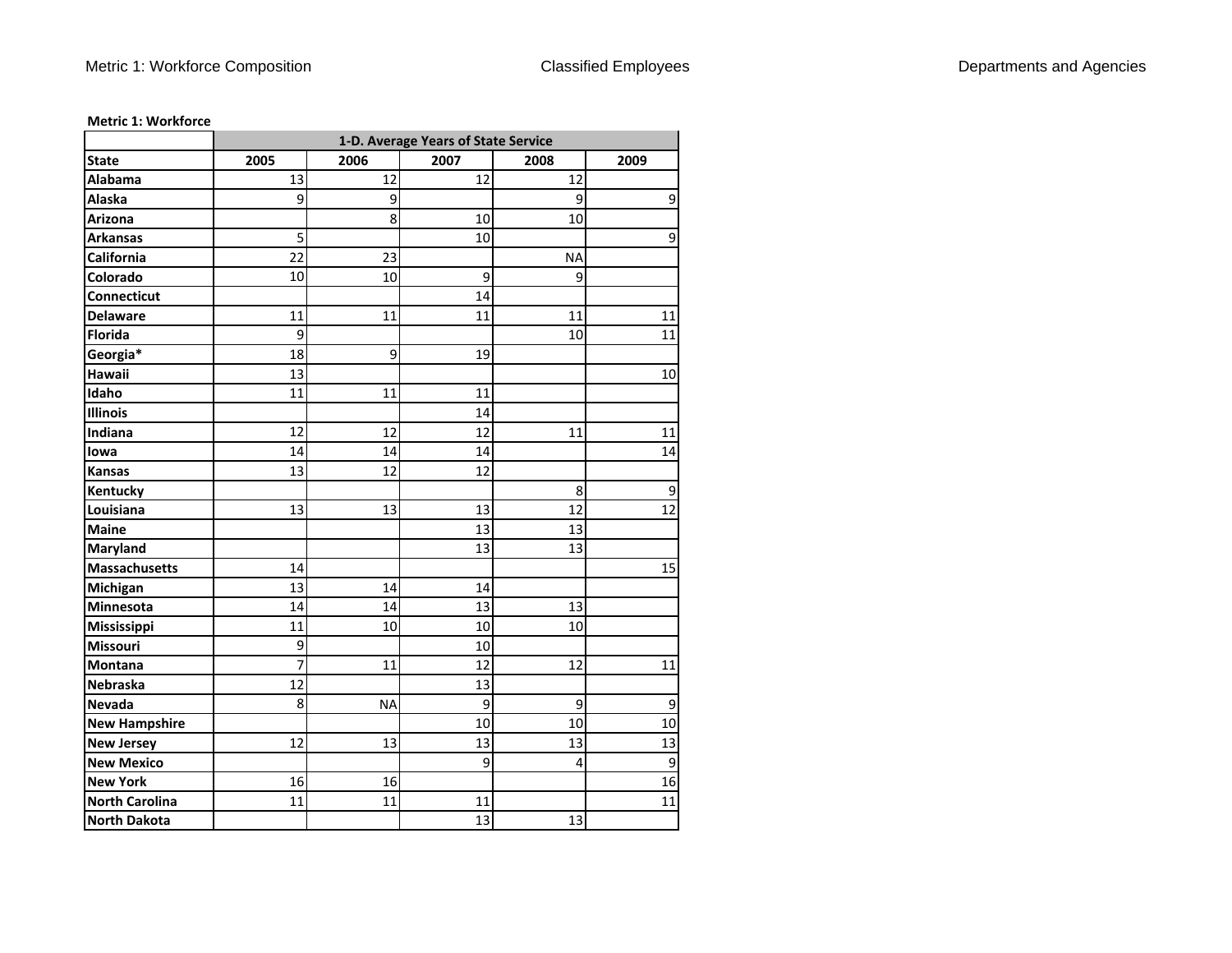|                       |      | 1-D. Average Years of State Service |      |      |        |  |  |
|-----------------------|------|-------------------------------------|------|------|--------|--|--|
| <b>State</b>          | 2005 | 2006                                | 2007 | 2008 | 2009   |  |  |
| Ohio                  |      |                                     | 13   |      |        |  |  |
| <b>Oklahoma</b>       | 13   | 11                                  | 12   | 11   | 12     |  |  |
| Oregon                | 10   | 10                                  | 10   | 10   | 10     |  |  |
| Pennsylvania          | 13   | 13                                  | 12   |      | 12     |  |  |
| <b>Rhode Island</b>   | 16   |                                     |      |      | 15     |  |  |
| <b>South Carolina</b> | 13   | 11                                  | 11   | 11   | 12     |  |  |
| <b>South Dakota</b>   | 11   |                                     |      |      |        |  |  |
| <b>Tennessee</b>      | 12   | 12                                  | 12   | 13   | 13     |  |  |
| <b>Texas</b>          |      |                                     |      |      |        |  |  |
| <b>Utah</b>           | 10   |                                     | 11   | 9    | $11\,$ |  |  |
| Vermont               | 13   |                                     |      |      | 13     |  |  |
| <b>Virginia</b>       | 12   | 12                                  | 12   |      |        |  |  |
| Washington            | NA   | 13                                  | 13   | 11   | 12     |  |  |
| <b>West Virginia</b>  | 12   |                                     | 14   |      |        |  |  |
| Wisconsin             | 14   | 15                                  | 14   | 14   | 14     |  |  |
| <b>Wyoming</b>        | 11   | 11                                  | 11   | 11   |        |  |  |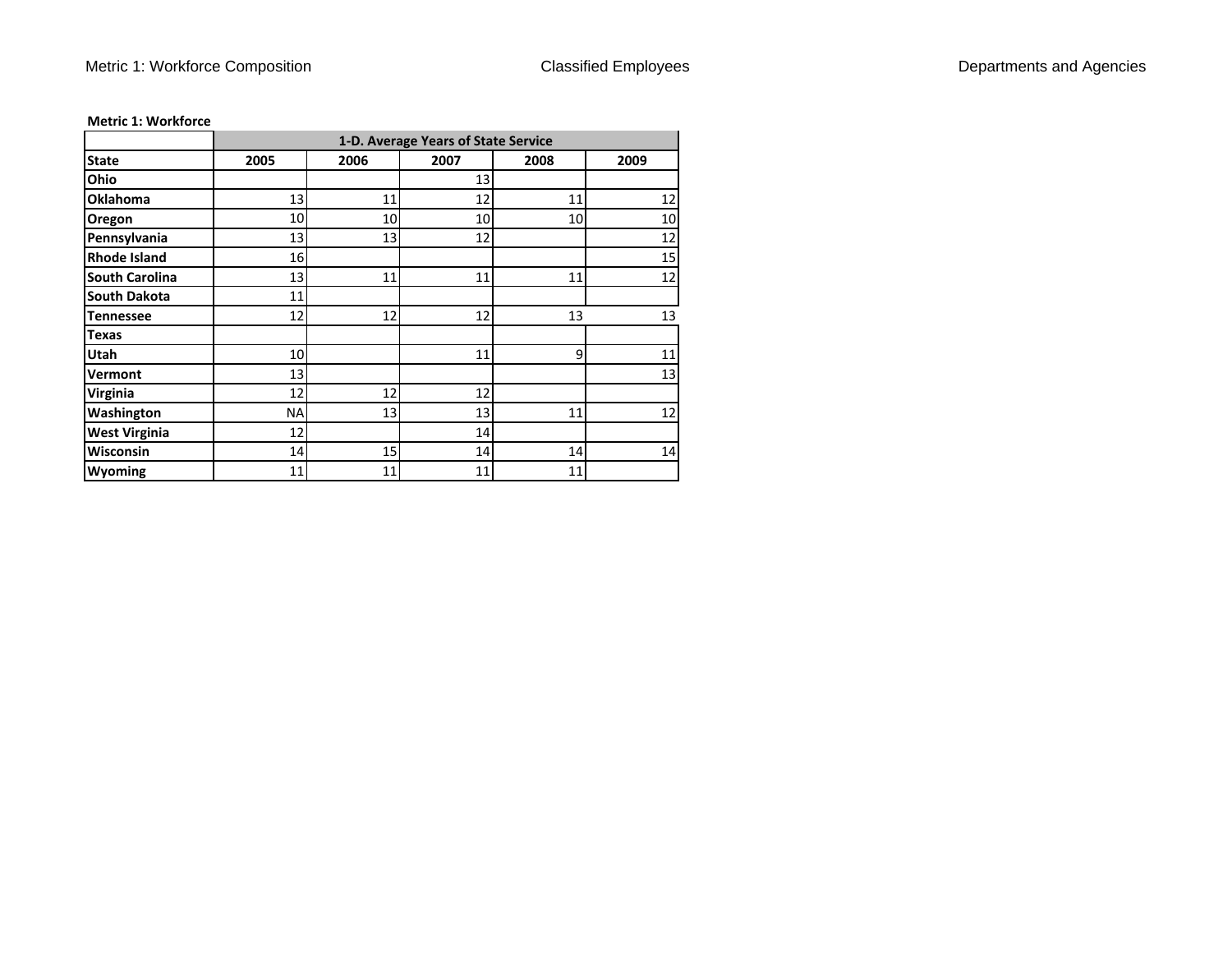|              | 1-D. Average Years of State Service |                              |           |  |  |  |  |  |  |  |  |
|--------------|-------------------------------------|------------------------------|-----------|--|--|--|--|--|--|--|--|
| <b>State</b> | 2005                                | 2009<br>2008<br>2007<br>2006 |           |  |  |  |  |  |  |  |  |
| Average      | 12                                  | 12                           | 1 7<br>LZ |  |  |  |  |  |  |  |  |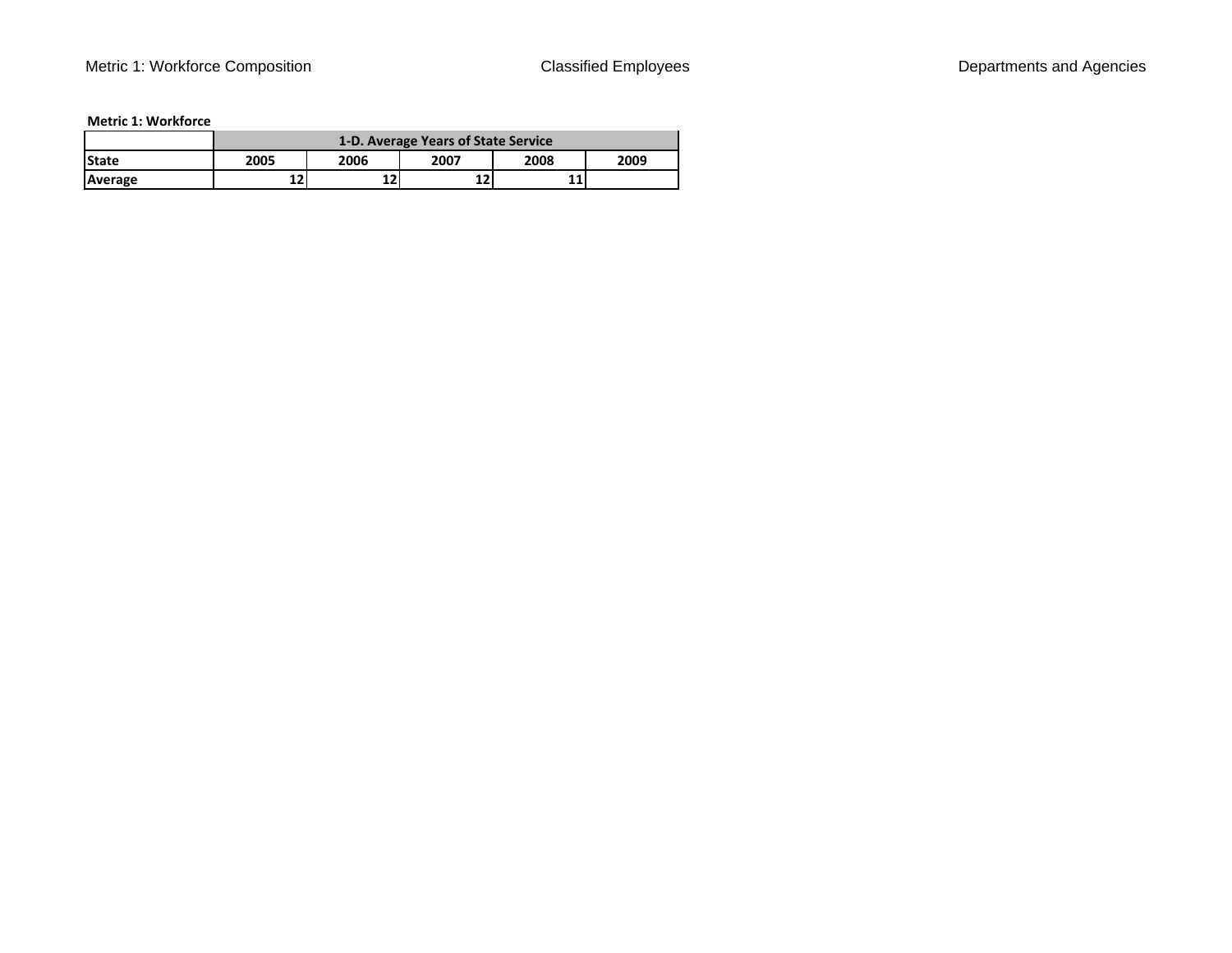|                       | 1-Q. Average Age of New Hires |           |           |           |      |  |  |  |  |  |  |
|-----------------------|-------------------------------|-----------|-----------|-----------|------|--|--|--|--|--|--|
| <b>State</b>          | 2005                          | 2006      | 2007      | 2008      | 2009 |  |  |  |  |  |  |
| Alabama               | <b>NA</b>                     | 35        | 34        | <b>NA</b> |      |  |  |  |  |  |  |
| Alaska                | 38                            | 38        |           | 37        | 38   |  |  |  |  |  |  |
| Arizona               |                               | 36        | 36        | 38        |      |  |  |  |  |  |  |
| <b>Arkansas</b>       | 37                            |           |           |           | 36   |  |  |  |  |  |  |
| California            | <b>NA</b>                     | 34        | 34        | 37        |      |  |  |  |  |  |  |
| Colorado              | 39                            | 39        | 40        | 39        |      |  |  |  |  |  |  |
| Connecticut           |                               |           | 32        |           |      |  |  |  |  |  |  |
| <b>Delaware</b>       | 36                            | 36        | 36        | 36        | 36   |  |  |  |  |  |  |
| <b>Florida</b>        | 37                            |           |           | 37        | 36   |  |  |  |  |  |  |
| Georgia*              | <b>NA</b>                     |           |           |           |      |  |  |  |  |  |  |
| Hawaii                | 41                            |           |           |           | 34   |  |  |  |  |  |  |
| Idaho                 | 38                            | 38        | 38        |           |      |  |  |  |  |  |  |
| Illinois              |                               |           | 39        |           |      |  |  |  |  |  |  |
| Indiana               | 37                            | 36        | 37        | 35        | 36   |  |  |  |  |  |  |
| lowa                  | 37                            | 38        | 37        |           | 37   |  |  |  |  |  |  |
| <b>Kansas</b>         | 34                            | 35        | 35        |           |      |  |  |  |  |  |  |
| Kentucky              |                               |           |           | 38        | 37   |  |  |  |  |  |  |
| Louisiana             | 35                            | 34        | 35        | 34        | 33   |  |  |  |  |  |  |
| <b>Maine</b>          |                               |           | 50        | 41        | 39   |  |  |  |  |  |  |
| Maryland              |                               |           | 35        | 37        |      |  |  |  |  |  |  |
| <b>Massachusetts</b>  | 35                            |           |           |           | 37   |  |  |  |  |  |  |
| Michigan              | 33                            | <b>NA</b> | 36        |           |      |  |  |  |  |  |  |
| Minnesota             | 35                            | 36        | 38        |           | 38   |  |  |  |  |  |  |
| Mississippi           | comments                      | 34        | 34        | 35        |      |  |  |  |  |  |  |
| Missouri              | 35                            |           | 34        |           |      |  |  |  |  |  |  |
| Montana               | 41                            | 41        | 41        | 38        | 42   |  |  |  |  |  |  |
| Nebraska              | 34                            |           | 36        |           |      |  |  |  |  |  |  |
| Nevada                | <b>NA</b>                     | <b>NA</b> | <b>NA</b> | <b>NA</b> |      |  |  |  |  |  |  |
| <b>New Hampshire</b>  |                               |           | 45        | 40        | 38   |  |  |  |  |  |  |
| <b>New Jersey</b>     | 36                            | 36        | 37        | 35        | 36   |  |  |  |  |  |  |
| <b>New Mexico</b>     |                               |           | 37        | 38        |      |  |  |  |  |  |  |
| <b>New York</b>       | 36                            |           |           |           | 38   |  |  |  |  |  |  |
| <b>North Carolina</b> | 37                            | 37        | 37        |           | 37   |  |  |  |  |  |  |
| <b>North Dakota</b>   |                               |           | 37        | 39        |      |  |  |  |  |  |  |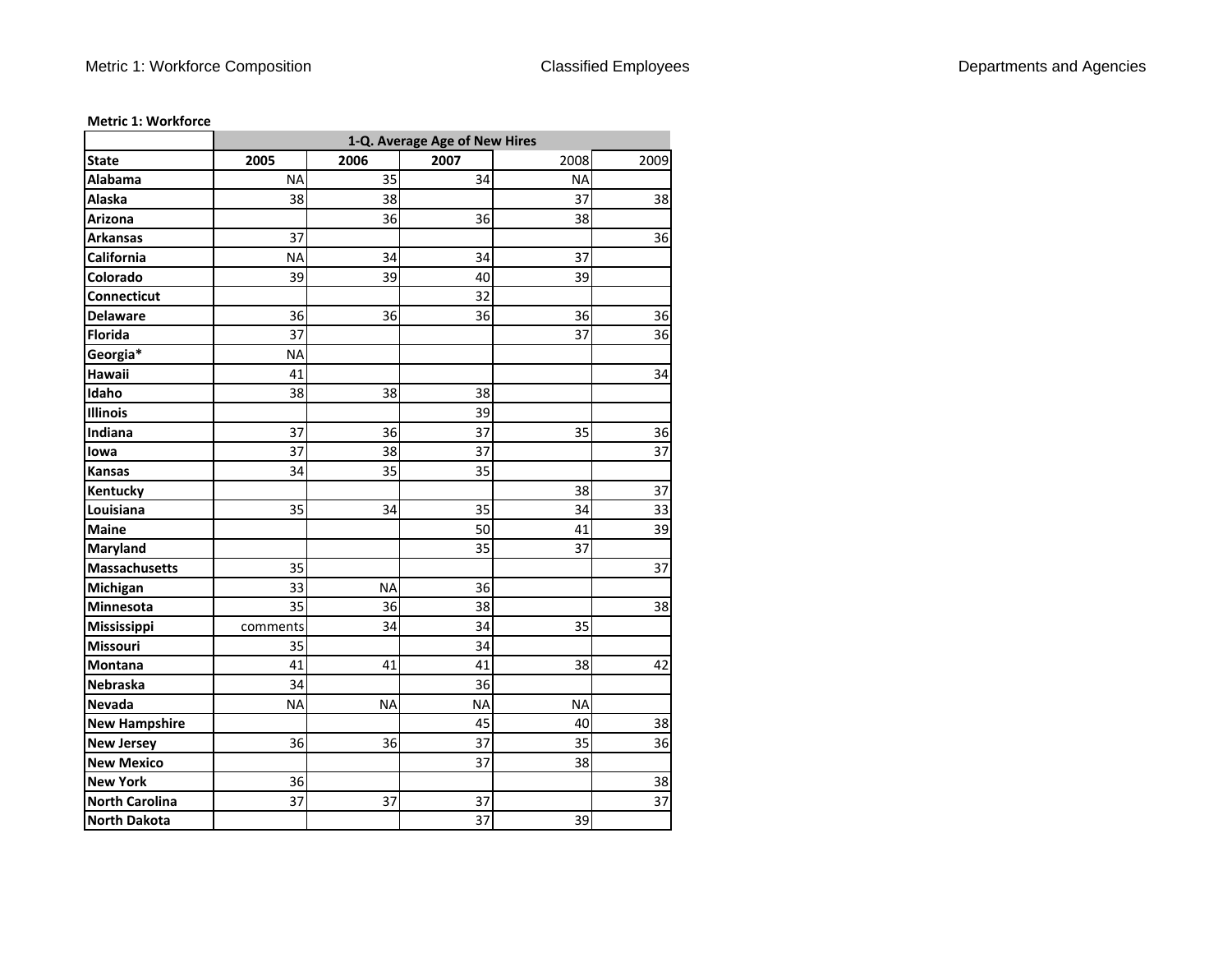|                       |      | 1-Q. Average Age of New Hires |      |      |      |  |  |  |  |  |  |  |  |
|-----------------------|------|-------------------------------|------|------|------|--|--|--|--|--|--|--|--|
| <b>State</b>          | 2005 | 2006                          | 2007 | 2008 | 2009 |  |  |  |  |  |  |  |  |
| Ohio                  |      |                               |      |      |      |  |  |  |  |  |  |  |  |
| <b>Oklahoma</b>       | 38   | <b>NA</b>                     | 37   | 38   | 38   |  |  |  |  |  |  |  |  |
| Oregon                | 38   | 38                            | 35   | 38   | 39   |  |  |  |  |  |  |  |  |
| Pennsylvania          | 37   | 38                            | 38   |      | 38   |  |  |  |  |  |  |  |  |
| <b>Rhode Island</b>   | 37   |                               |      |      | 40   |  |  |  |  |  |  |  |  |
| <b>South Carolina</b> | 36   | 37                            | 37   | 36   | 37   |  |  |  |  |  |  |  |  |
| <b>South Dakota</b>   | ΝA   |                               |      |      |      |  |  |  |  |  |  |  |  |
| <b>Tennessee</b>      | 38   | 39                            | 38   | 38   | 40   |  |  |  |  |  |  |  |  |
| <b>Texas</b>          |      |                               |      |      |      |  |  |  |  |  |  |  |  |
| Utah                  | 33   |                               | 34   | 34   | 34   |  |  |  |  |  |  |  |  |
| Vermont               | 37   |                               |      |      | 37   |  |  |  |  |  |  |  |  |
| Virginia              | 36   | 37                            | 37   |      |      |  |  |  |  |  |  |  |  |
| Washington            | NA   | 39                            | 39   | 37   | 38   |  |  |  |  |  |  |  |  |
| <b>West Virginia</b>  |      |                               | 30   |      |      |  |  |  |  |  |  |  |  |
| <b>Wisconsin</b>      | NA   | 36                            | 43   | 36   | 36   |  |  |  |  |  |  |  |  |
| Wyoming               | 38   | 37                            | 37   | 37   |      |  |  |  |  |  |  |  |  |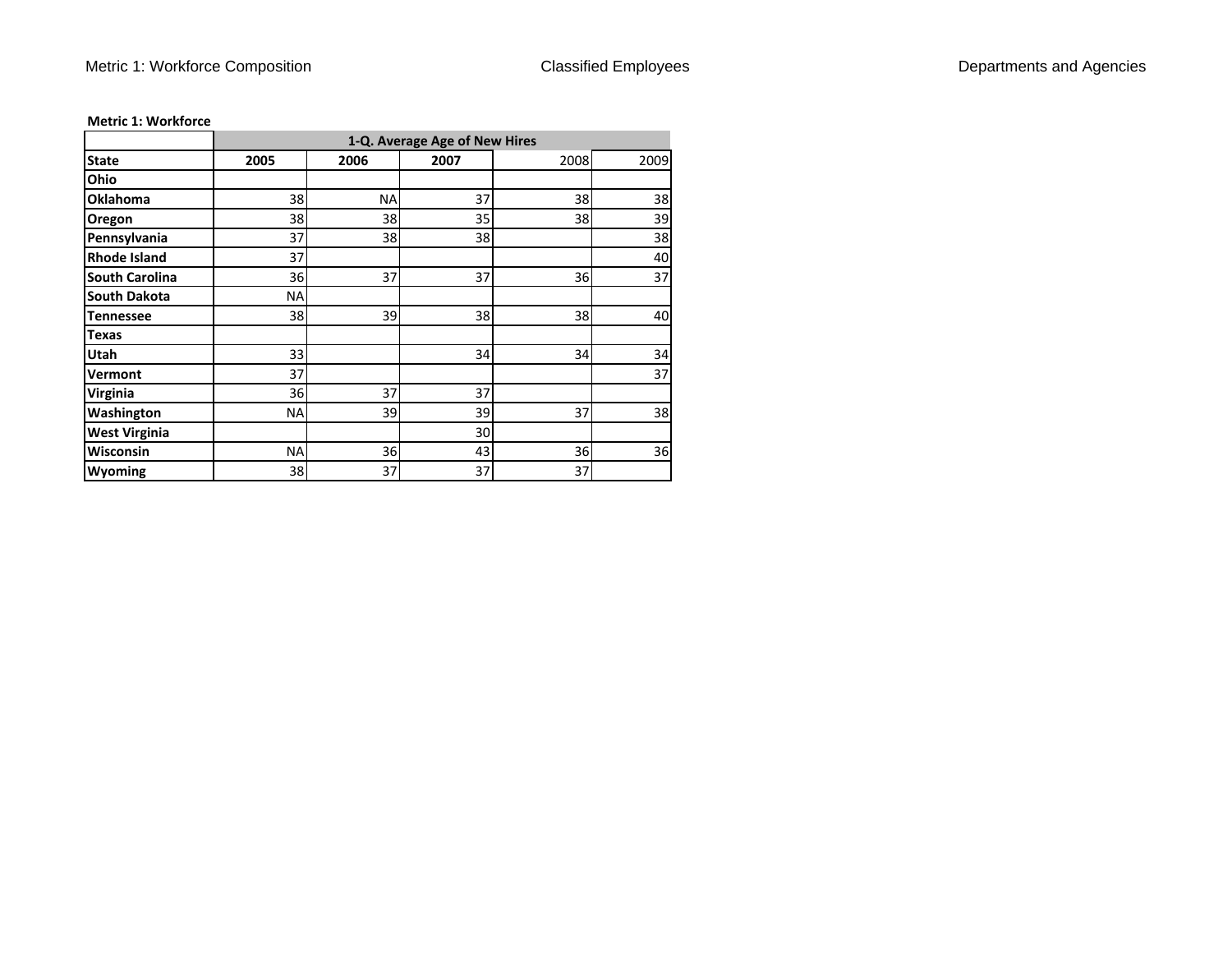|              |      | 1-Q. Average Age of New Hires |           |      |      |  |  |  |  |  |  |  |
|--------------|------|-------------------------------|-----------|------|------|--|--|--|--|--|--|--|
| <b>State</b> | 2005 | 2006                          | 2007      | 2008 | 2009 |  |  |  |  |  |  |  |
| Average      | 35   | יר                            | --<br>، ت | 361  |      |  |  |  |  |  |  |  |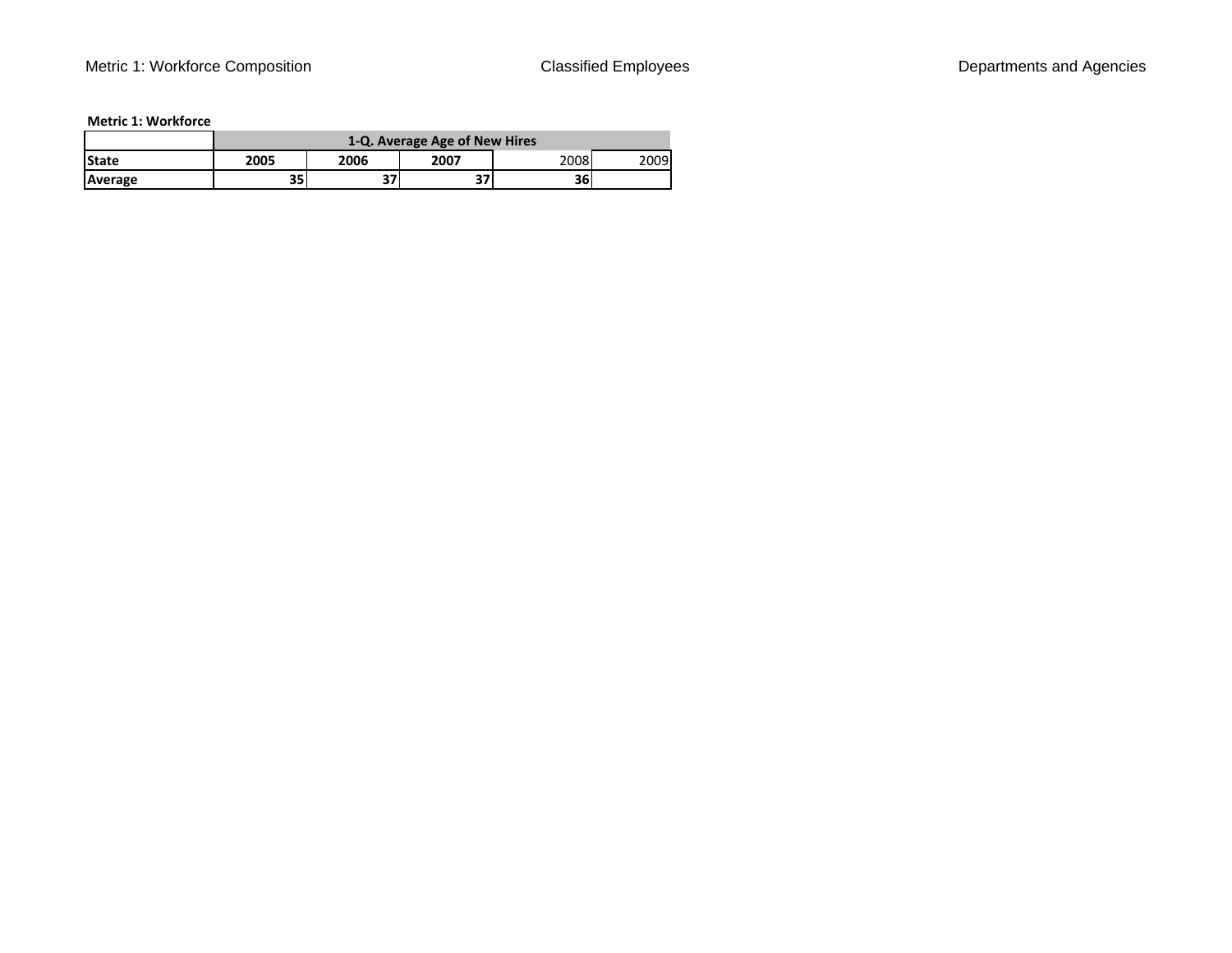|                       | 2-A. Average base salary of full-time employee |           |                      |        |                                |        |                          |          |                         |        |
|-----------------------|------------------------------------------------|-----------|----------------------|--------|--------------------------------|--------|--------------------------|----------|-------------------------|--------|
| <b>State</b>          |                                                | 2005      |                      | 2006   |                                | 2007   |                          | 2008     |                         | 2009   |
| Alabama               | \$                                             | 34,523 \$ |                      | 37,124 | $\zeta$                        | 39,511 | $\zeta$                  | 41,596   |                         |        |
| Alaska                | \$                                             | 46,860 \$ |                      | 47,570 |                                |        | \$                       | 52,808   | \$                      | 53,964 |
| Arizona               |                                                |           | $\boldsymbol{\zeta}$ | 35,220 | $\zeta$                        | 37,151 | \$                       | 36,442   |                         |        |
| <b>Arkansas</b>       | \$                                             | 32,081    |                      |        | \$                             | 32,361 |                          |          | \$                      | 35,956 |
| California            | $\overline{\xi}$                               | 57,018    | $\zeta$              | 69,123 | $\zeta$                        | 61,383 |                          | \$64,467 |                         |        |
| Colorado              | $\overline{\xi}$                               | 49,980    | \$                   | 50,632 | \$                             | 53,088 | \$                       | 50,760   |                         |        |
| <b>Connecticut</b>    |                                                |           |                      |        |                                |        |                          |          |                         |        |
| <b>Delaware</b>       | \$                                             | 35,844    | $\zeta$              | 37,873 | \$                             | 40,453 | \$                       | 40,017   | \$                      | 39,653 |
| <b>Florida</b>        | $\overline{\xi}$                               | 39,093    |                      |        |                                |        | \$                       | 34,508   | \$                      | 34,653 |
| Georgia               | \$                                             | 26,571    | \$                   | 39,401 | \$                             | 38,590 |                          |          | \$                      | 37,924 |
| Hawaii                | $\overline{\xi}$                               | 38,670    |                      |        |                                |        |                          |          |                         |        |
| Idaho                 | $\overline{\xi}$                               | 36,479    | $\frac{1}{2}$        | 38,436 | \$                             | 40,365 |                          |          |                         |        |
| <b>Illinois</b>       |                                                |           |                      |        | \$                             | 52,614 |                          |          |                         |        |
| Indiana               | \$                                             | 31,901    | $\ddot{\mathsf{S}}$  | 27,574 | $\zeta$                        | 34,775 | $\zeta$                  | 35,720   | \$                      | 35,954 |
| lowa                  | $\overline{\xi}$                               | 44,817    | $\zeta$              | 45,295 | $\zeta$                        | 47,597 |                          |          | \$                      | 51,139 |
| <b>Kansas</b>         | $\overline{\xi}$                               | 33,918    | $\zeta$              | 35,074 | $\boldsymbol{\dot{\varsigma}}$ | 36,398 |                          |          |                         |        |
| Kentucky              |                                                |           |                      |        |                                |        | $\overline{\mathsf{S}}$  | 18,320   | \$                      | 37,721 |
| Louisiana             | \$                                             | 35,503    | $\zeta$              | 36,990 | \$                             | 38,180 | $\overline{\xi}$         | 42,140   | \$                      | 43,621 |
| <b>Maine</b>          |                                                |           |                      |        | \$                             | 37,334 | \$                       | 38,868   | \$                      | 40,711 |
| <b>Maryland</b>       |                                                |           |                      |        |                                |        | \$                       | 47,490   |                         |        |
| <b>Massachusetts</b>  | \$                                             | 49,040    |                      |        |                                |        |                          |          | \$                      | 55,783 |
| Michigan              | \$                                             | 47,940    | $\zeta$              | 49,715 | $\zeta$                        | 51,667 |                          |          |                         |        |
| Minnesota             | $\overline{\xi}$                               | 48,800    | $\zeta$              | 50,600 | \$                             | 46,700 |                          |          | \$                      | 52,200 |
| Mississippi           | $\overline{\xi}$                               | 29,283    | \$                   | 28,062 | \$                             | 30,736 | \$                       | 32,407   |                         |        |
| Missouri              | \$                                             | 29,185    |                      |        | $\zeta$                        | 30,716 |                          |          |                         |        |
| Montana               | $\overline{\xi}$                               | 32,490    | $\zeta$              | 34,876 | $\zeta$                        | 38,234 | $\zeta$                  | 41,496   | \$                      | 41,947 |
| Nebraska              | $\overline{\xi}$                               | 33,738    |                      |        | $\overline{\xi}$               | 36,760 |                          |          |                         |        |
| Nevada                | $\overline{\mathsf{S}}$                        | 46,414    | $\zeta$              | 48,099 | $\overline{\xi}$               | 49,954 | \$                       | 48,222   | $\zeta$                 | 50,369 |
| <b>New Hampshire</b>  |                                                |           |                      |        | \$                             | 39,530 | \$                       | 45,367   | \$                      | 45,822 |
| <b>New Jersey</b>     | $\overline{\xi}$                               | 49,736    | \$                   | 53,282 | $\overline{\xi}$               | 56,354 | $\overline{\mathcal{S}}$ | 56,656   | $\overline{\xi}$        | 58,465 |
| <b>New Mexico</b>     |                                                |           |                      |        | $\overline{\mathsf{S}}$        | 38,692 | $\zeta$                  | 42,099   | \$                      | 42,084 |
| <b>New York</b>       | \$                                             | 47,973    | $\zeta$              | 49,245 |                                |        |                          |          | \$                      | 55,278 |
| <b>North Carolina</b> | $\overline{\xi}$                               | 35,426    | $\zeta$              | 35,958 | \$                             | 39,220 |                          |          | $\overline{\mathsf{S}}$ | 41,976 |
| <b>North Dakota</b>   |                                                |           |                      |        | $\overline{\mathsf{S}}$        | 35,772 |                          | \$39,624 |                         |        |

**Metric 2: Employee Compensation ‐ Departments and Agencies ‐ Classified**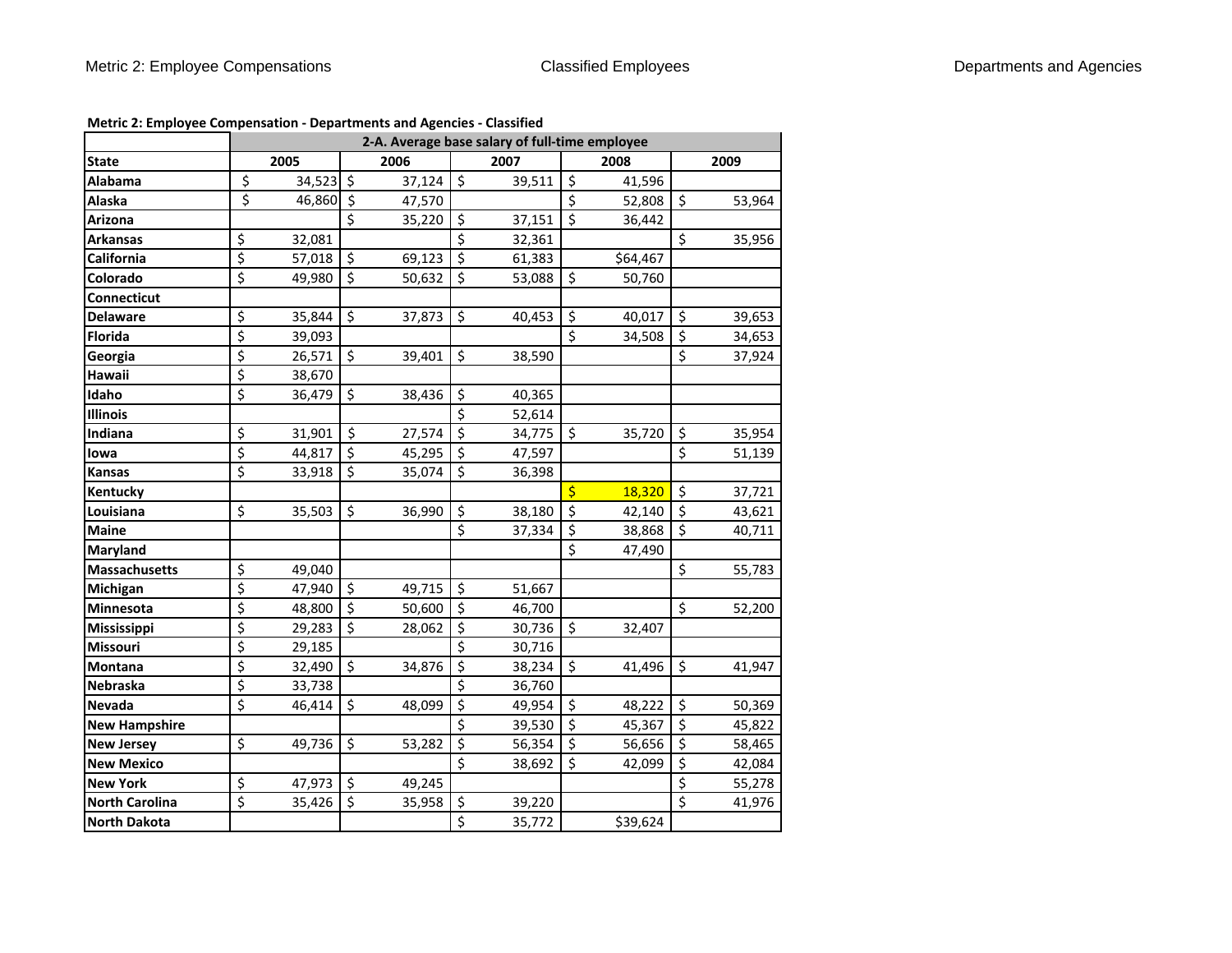|                       | 2-A. Average base salary of full-time employee |        |    |        |    |        |    |        |    |        |  |  |  |
|-----------------------|------------------------------------------------|--------|----|--------|----|--------|----|--------|----|--------|--|--|--|
| <b>State</b>          | 2005                                           |        |    | 2006   |    | 2007   |    | 2008   |    | 2009   |  |  |  |
| Ohio                  |                                                |        |    |        | \$ | 63,502 |    |        |    |        |  |  |  |
| <b>Oklahoma</b>       | \$                                             | 31,336 | \$ | 32,528 | \$ | 34,356 | \$ | 34,756 | \$ | 34,992 |  |  |  |
| Oregon                | \$                                             | 39,075 | \$ | 40,856 | \$ | 54,578 | \$ | 45,420 | \$ | 49,092 |  |  |  |
| Pennsylvania          | \$                                             | 42,683 | \$ | 43,727 | \$ | 45,779 |    |        | \$ | 46,392 |  |  |  |
| <b>Rhode Island</b>   | \$                                             | 48,561 |    |        |    |        |    |        | \$ | 47,053 |  |  |  |
| <b>South Carolina</b> | \$                                             | 33,940 | \$ | 34,696 | \$ | 34,585 | \$ | 42,219 | \$ | 36,240 |  |  |  |
| <b>South Dakota</b>   | \$                                             | 32,194 |    |        |    |        |    |        |    |        |  |  |  |
| <b>Tennessee</b>      | \$                                             | 30,906 | \$ | 28,107 | \$ | 33,219 | \$ | 35,085 | \$ | 35,064 |  |  |  |
| <b>Texas</b>          |                                                |        |    |        |    |        |    |        |    |        |  |  |  |
| <b>Utah</b>           | \$                                             | 38,607 |    |        | \$ | 37,909 | \$ | 42,370 | \$ | 42,553 |  |  |  |
| Vermont               | \$                                             | 42,402 |    |        | \$ | 43,882 |    |        | \$ | 49,009 |  |  |  |
| <b>Virginia</b>       | \$                                             | 37,789 | Ŝ. | 39,582 | \$ | 41,291 |    |        |    |        |  |  |  |
| <b>Washington</b>     | \$                                             | 42,192 | Ś  | 46,930 | \$ | 39,158 | Ś. | 52,680 | \$ | 52,695 |  |  |  |
| <b>West Virginia</b>  | \$                                             | 30,907 |    |        | \$ | 29,981 |    |        |    |        |  |  |  |
| <b>Wisconsin</b>      | \$                                             | 41,413 | \$ | 47,464 | \$ | 46,282 | \$ | 48,990 | \$ | 51,195 |  |  |  |
| <b>Wyoming</b>        | \$                                             | 37,476 | Ś  | 39,384 | \$ | 39,952 | \$ | 45,414 |    |        |  |  |  |
| Average               | \$                                             | 39,045 | S  | 41,497 | \$ | 41,759 |    |        |    |        |  |  |  |

# **Metric 2: Employee Compensation ‐ Departments and Agencies ‐ Classified**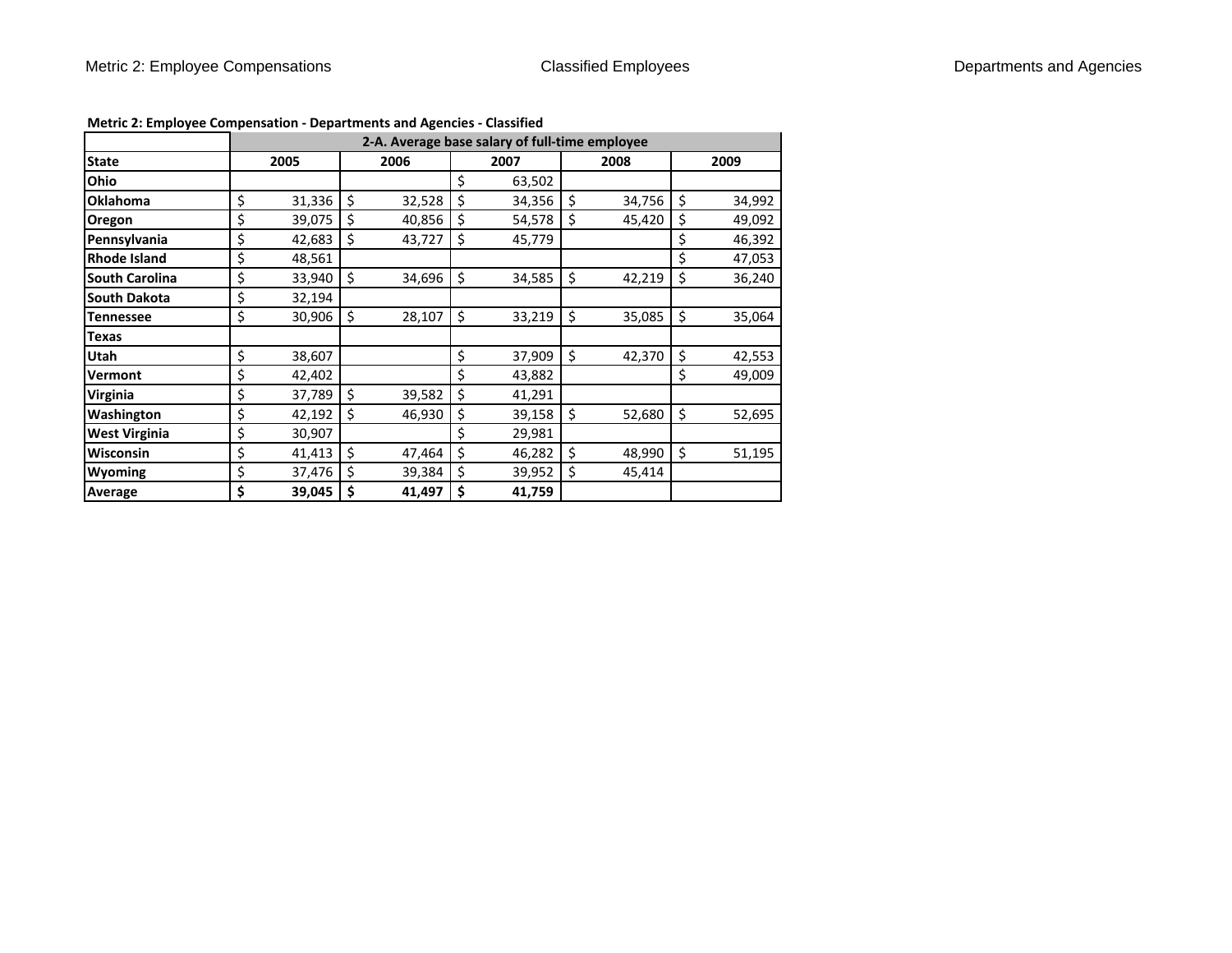## **Metric 2: Employee Co m**

|                       |                  |           |         |           |                  |        |         | 2-B. Average fringe benefit costs per full time employee |                         |           |         |
|-----------------------|------------------|-----------|---------|-----------|------------------|--------|---------|----------------------------------------------------------|-------------------------|-----------|---------|
| <b>State</b>          |                  | 2005      |         | 2006      |                  | 2007   |         | 2008                                                     |                         | 2009      |         |
| Alabama               | \$               | 12,433    | \$      | 13,369    | $\zeta$          | 14,701 |         | <b>NA</b>                                                |                         |           |         |
| Alaska                | \$               | 18,501    | \$      | 29,125    |                  |        | \$      | $25,117$ \$                                              |                         | 24,936    |         |
| Arizona               |                  |           | \$      | 10,560    | \$               | 11,888 | $\zeta$ | 11,888                                                   |                         |           |         |
| <b>Arkansas</b>       | \$               | 19,531    |         |           |                  |        |         |                                                          |                         |           |         |
| California            | \$               | 17,105    | \$      | 20,737    | Ś.               | 18,414 | $\zeta$ | 1,997                                                    |                         |           |         |
| <b>Colorado</b>       | \$               | 15,173    |         | $\ast$    | \$               | 12,312 | $\zeta$ | 19,621                                                   |                         |           |         |
| <b>Connecticut</b>    |                  |           |         |           |                  |        |         |                                                          |                         |           |         |
| <b>Delaware</b>       | \$               | 13,022    | \$      | 16,486    | \$               | 17,996 | \$      | 10,424                                                   | $\zeta$                 | 20,088    |         |
| <b>Florida</b>        | $\overline{\xi}$ | 11,368    |         |           |                  |        | \$      | 23,438                                                   | $\zeta$                 | 22,075    |         |
| Georgia               | $\overline{\xi}$ | 11,487    |         |           | \$               | 15,784 |         |                                                          | \$                      | 15,170    |         |
| Hawaii                | \$               | 7,220     |         |           |                  |        |         |                                                          |                         |           |         |
| Idaho                 | \$               | 19,850    | \$      | 21,419    | \$               | 15,934 |         |                                                          |                         |           |         |
| <b>Illinois</b>       |                  |           |         |           |                  |        |         |                                                          |                         |           |         |
| Indiana               | \$               | 14,620    | \$      | 8,945     | \$               | 15,902 | \$      | 16,913                                                   | \$                      | 16,913    |         |
| lowa                  |                  | <b>NA</b> | \$      | 23,606    | \$               | 14,046 |         |                                                          | \$                      | 18,500    | approx. |
| <b>Kansas</b>         | \$               | 5,531     | \$      | 5,675     | \$               | 6,104  |         |                                                          |                         |           |         |
| Kentucky              |                  |           |         |           |                  |        | \$      | 5,694                                                    | \$                      | 7,965     |         |
| Louisiana             | \$               | 14,903    | \$      | 13,316    | \$               | 12,218 | \$      | 15,600                                                   | $\vert$ \$              | 15,330    |         |
| <b>Maine</b>          |                  |           |         |           |                  |        |         |                                                          |                         | <b>NA</b> |         |
| Maryland              |                  |           |         |           |                  |        | \$      | 24,237                                                   |                         |           |         |
| <b>Massachusetts</b>  | \$               | 13,241    |         |           |                  |        |         |                                                          | $\zeta$                 | 15,507    |         |
| <b>Michigan</b>       | \$               | 24,804    | \$      | 25,703    | \$               | 13,806 |         |                                                          |                         |           |         |
| Minnesota             | \$               | 14,600    | \$      | 15,200    | \$               | 14,000 |         |                                                          | $\zeta$                 | 15,660    |         |
| Mississippi           | \$               | 9,432     | $\zeta$ | 9,662     | \$               | 10,871 | \$      | 11,623                                                   |                         |           |         |
| <b>Missouri</b>       | \$               | 16,557    |         |           | \$               | 15,208 |         |                                                          |                         |           |         |
| <b>Montana</b>        |                  |           | \$      | 8,991     |                  |        |         |                                                          | $\zeta$                 | 13,940    |         |
| Nebraska              | \$               | 21,723    |         |           | \$               | 20,386 |         |                                                          |                         |           |         |
| Nevada                | \$               | 20,835    | \$      | 17,796    | \$               | 16,132 | \$      | 17,449                                                   | \$                      | 17,060    |         |
| <b>New Hampshire</b>  |                  |           |         |           | \$               | 17,393 | \$      | 21,254                                                   | <b>NA</b>               |           |         |
| <b>New Jersey</b>     | \$               | 12,804    | \$      | 14,439    | \$               | 15,747 | \$      | 15,336                                                   | \$                      | 17,237    |         |
| <b>New Mexico</b>     |                  |           |         |           | \$               | 12,768 | $\zeta$ | 27,509                                                   | $\zeta$                 | 26,862    |         |
| <b>New York</b>       |                  | <b>NA</b> |         | <b>NA</b> |                  |        |         |                                                          | $\zeta$                 | 24,256    |         |
| <b>North Carolina</b> | \$               | 15,474    | \$      | 15,627    | \$               | 10,440 |         |                                                          | $\overline{\mathsf{S}}$ | 377       |         |
| <b>North Dakota</b>   |                  |           |         |           | $\overline{\xi}$ | 5,938  | $\zeta$ | 21,000                                                   |                         |           |         |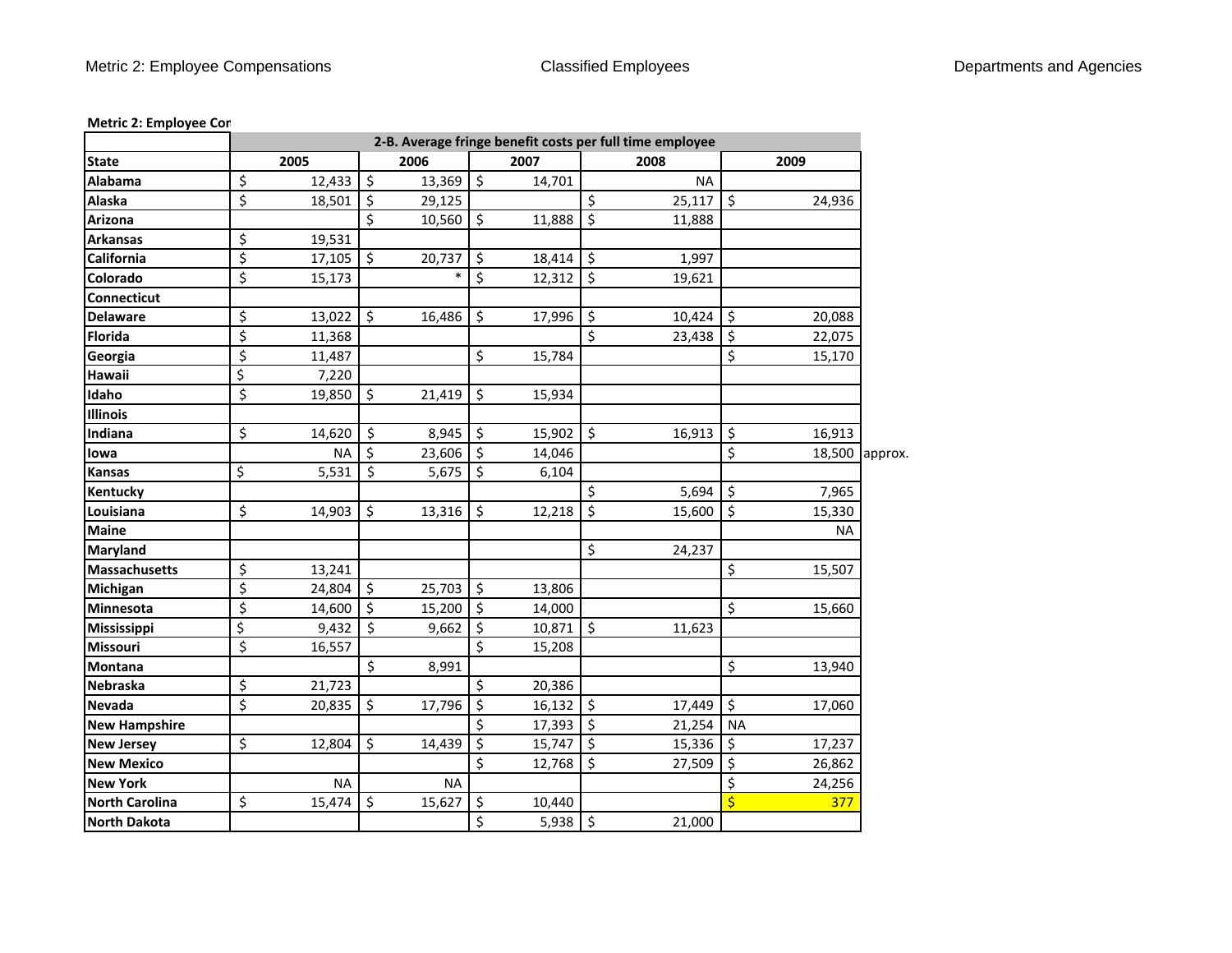# **Metric 2: Employee Co m**

|                       |                     |    |             |         |               |              | 2-B. Average fringe benefit costs per full time employee |           |        |                                           |
|-----------------------|---------------------|----|-------------|---------|---------------|--------------|----------------------------------------------------------|-----------|--------|-------------------------------------------|
| <b>State</b>          | 2005                |    | 2006        |         | 2007          |              | 2008                                                     |           | 2009   |                                           |
| Ohio                  |                     |    |             |         | 19,051        |              |                                                          |           |        |                                           |
| <b>Oklahoma</b>       | NA                  |    | 16,831      |         | $13,193$   \$ |              | 18,681                                                   | \$        | 19,361 |                                           |
| Oregon                | \$<br>16,752        |    | 24,392      | -S      | 11,343        |              | 7,608                                                    | \$        | 12,840 | 16.75%                                    |
| Pennsylvania          | \$<br>17,331        | \$ | 19,353      | Ŝ.      | 20,985        |              |                                                          | \$        |        | 23,612 inlcudes leave payout 2% of avg.sa |
| <b>Rhode Island</b>   |                     |    |             |         |               |              |                                                          |           | 998    |                                           |
| <b>South Carolina</b> | \$<br>9,503         | Ś  | 9,714       | $\zeta$ | 10,029        | $\mathsf{S}$ | 16,465                                                   | $\zeta$   | 10,147 | 39%                                       |
| <b>South Dakota</b>   | \$<br>13,135        |    |             |         |               |              |                                                          |           |        |                                           |
| <b>Tennessee</b>      | <b>NA</b>           |    | <b>NA</b>   | \$      | $15,037$ \$   |              | 15,180                                                   | <b>NA</b> |        |                                           |
| <b>Texas</b>          |                     |    |             |         |               |              |                                                          |           |        |                                           |
| Utah                  | \$<br>24,659        |    |             | \$      | $20,526$ \$   |              | 21,840                                                   | \$        | 28,271 |                                           |
| Vermont               | <b>NA</b>           |    |             | \$      | 16,400        |              |                                                          | \$        | 18,789 |                                           |
| Virginia              | \$<br>21,160        | S  | 21,541      | -\$     | 17,193        |              |                                                          |           |        |                                           |
| Washington            | \$<br>17,040        |    | 12,671      | -\$     | $13,189$ \$   |              | 15,840                                                   | \$        | 22,132 |                                           |
| <b>West Virginia</b>  | \$<br>16,684        |    |             | \$      | 12,729        |              |                                                          |           |        |                                           |
| <b>Wisconsin</b>      | \$<br>11,421        |    | <b>NA</b>   | \$      | $17,587$ \$   |              | 22,895                                                   | \$        | 32,392 |                                           |
| <b>Wyoming</b>        | \$<br>14,656        | Ŝ. | 14,292      | -\$     | $14,463$ \$   |              | 9,699                                                    |           |        |                                           |
| Average               | \$<br>$15,392$   \$ |    | $16,227$ \$ |         | 14,563        |              |                                                          |           |        |                                           |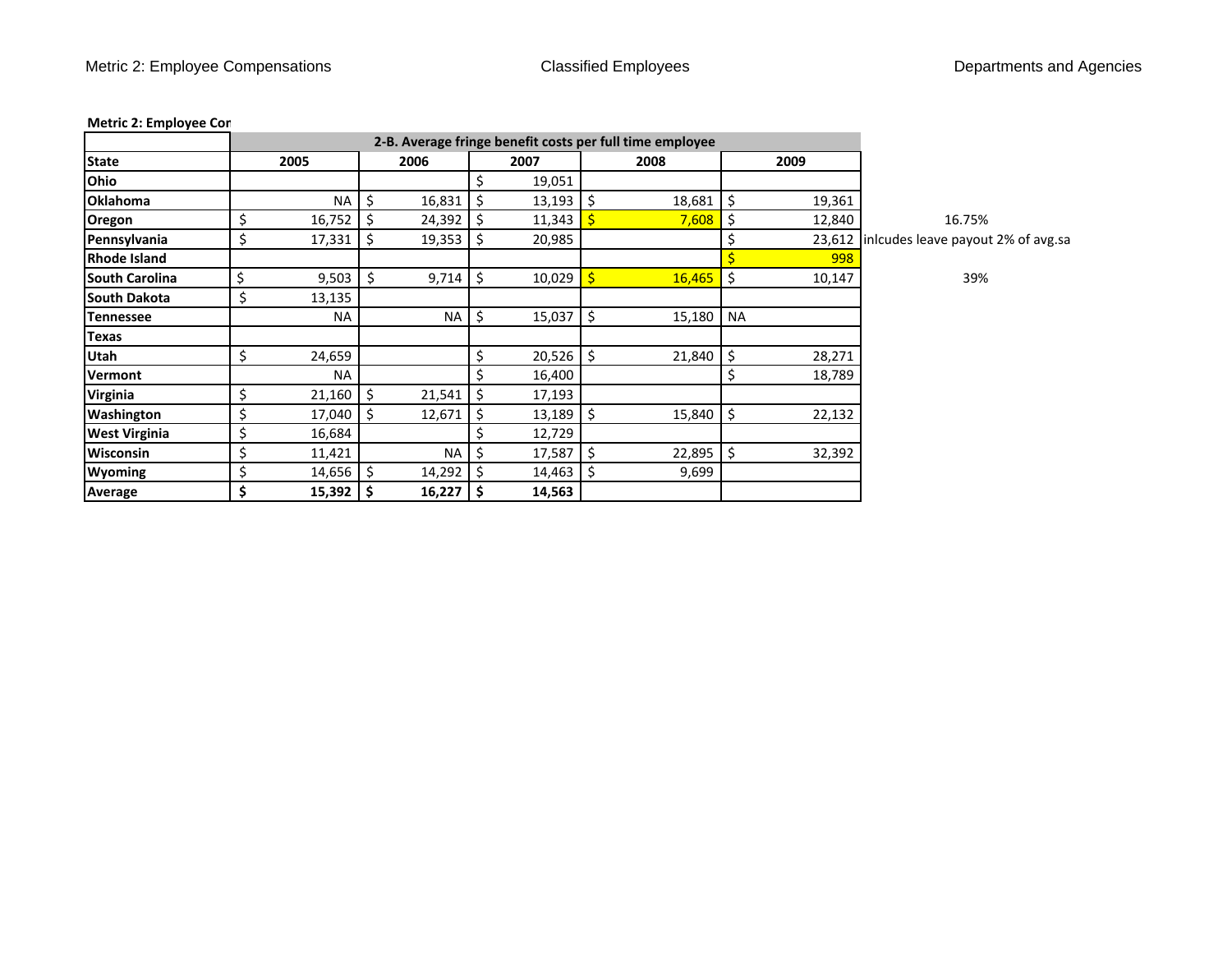**Metric 3: Retirement Eligibility : Departments and Agencies, Classified**

|                       | 3-A. Within 1 Year (%) |       |       |       |           |  |  |  |  |  |
|-----------------------|------------------------|-------|-------|-------|-----------|--|--|--|--|--|
| State                 | 2005                   | 2006  | 2007  | 2008  | 2009      |  |  |  |  |  |
| <b>Alabama</b>        |                        | 16.84 | 16.8  | 7.50  |           |  |  |  |  |  |
| Alaska                |                        | 11    |       | 12.37 | 12.68     |  |  |  |  |  |
| Arizona               |                        | 8.6   | 9.1   | 12.20 |           |  |  |  |  |  |
| <b>Arkansas</b>       |                        |       |       |       | 2.48      |  |  |  |  |  |
| California            |                        | 21.86 | 10    | 24.72 |           |  |  |  |  |  |
| Colorado              |                        | 11    | 4.2   | 14.90 |           |  |  |  |  |  |
| Connecticut           |                        |       | 19.9  |       |           |  |  |  |  |  |
| <b>Delaware</b>       |                        | 19.6  | 14.28 | 20.61 | 22.24     |  |  |  |  |  |
| <b>Florida</b>        |                        |       |       | 11.43 | 4.97      |  |  |  |  |  |
| Georgia               |                        | 7     | 33.28 |       | 5.35      |  |  |  |  |  |
| Hawaii                |                        |       |       |       |           |  |  |  |  |  |
| Idaho                 |                        | 4.6   | 5     |       |           |  |  |  |  |  |
| <b>Illinois</b>       |                        |       | 11.19 |       |           |  |  |  |  |  |
| Indiana               |                        | 4.02  | 25.95 | 15.14 | 11.65     |  |  |  |  |  |
| lowa                  |                        | 13.4  | 10.14 |       | 11.42     |  |  |  |  |  |
| <b>Kansas</b>         |                        | 8     | 12    |       |           |  |  |  |  |  |
| Kentucky              |                        |       |       | 3.24  | 1.63      |  |  |  |  |  |
| Louisiana             |                        | 15.21 | 12.62 | 16.36 | 18.36     |  |  |  |  |  |
| <b>Maine</b>          |                        |       | 19.9  | 2.65  |           |  |  |  |  |  |
| Maryland              |                        |       | 19.06 | 10.50 |           |  |  |  |  |  |
| <b>Massachusetts</b>  |                        |       |       |       | 25.30     |  |  |  |  |  |
| Michigan              |                        | 9.8   | 11.8  |       |           |  |  |  |  |  |
| Minnesota             |                        | 6     | 7.7   |       | 9.45      |  |  |  |  |  |
| Mississippi           |                        | 11.66 | 16.7  | 22.08 |           |  |  |  |  |  |
| Missouri              |                        |       | 11    |       |           |  |  |  |  |  |
| Montana               |                        | 27.1  | 15    | 7.71  | 38.00     |  |  |  |  |  |
| Nebraska              |                        |       | 29.49 |       |           |  |  |  |  |  |
| Nevada                |                        | 0.86  |       |       | <b>NA</b> |  |  |  |  |  |
| <b>New Hampshire</b>  |                        |       | 6.5   | 3.53  | 8.67      |  |  |  |  |  |
| <b>New Jersey</b>     |                        |       | 14.3  | 10.43 | 15.39     |  |  |  |  |  |
| <b>New Mexico</b>     |                        |       | 6.4   | 1.80  | 3.48      |  |  |  |  |  |
| <b>New York</b>       |                        | 6.5   |       |       | 8.24      |  |  |  |  |  |
| <b>North Carolina</b> |                        | 6.89  | 7.46  |       | 7.42      |  |  |  |  |  |
| <b>North Dakota</b>   |                        |       | 12.5  | 10.12 |           |  |  |  |  |  |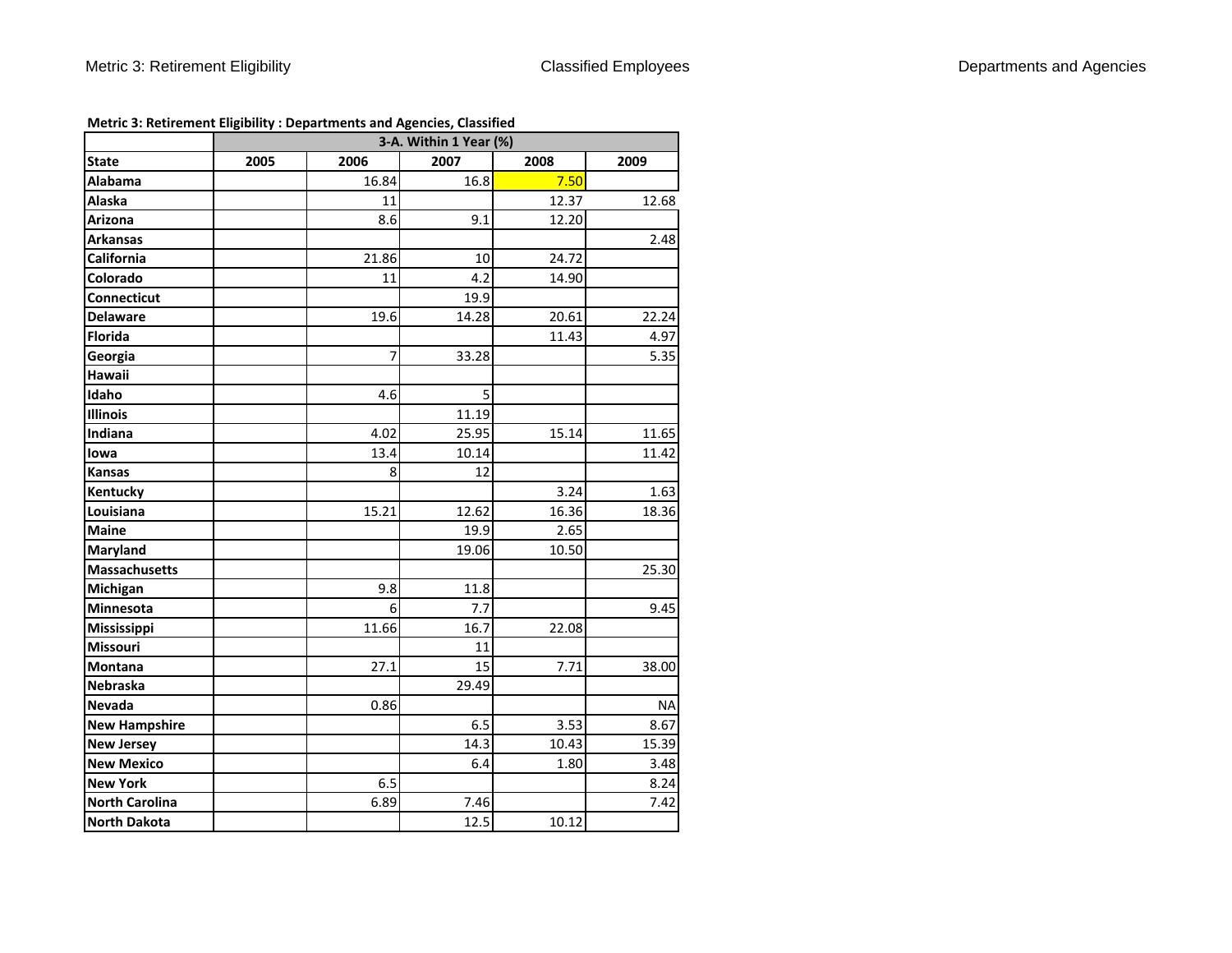|                       |      |       | 3-A. Within 1 Year (%) |       |       |  |
|-----------------------|------|-------|------------------------|-------|-------|--|
| <b>State</b>          | 2005 | 2006  | 2007                   | 2008  | 2009  |  |
| Ohio                  |      |       |                        |       |       |  |
| <b>Oklahoma</b>       |      | 14.49 | 15.4                   | 15.46 | 19.95 |  |
| Oregon                |      | 9.75  | 10.51                  | 11.04 | 17.13 |  |
| Pennsylvania          |      | 15.4  | 10                     |       | 17.48 |  |
| <b>Rhode Island</b>   |      |       |                        |       | 18.96 |  |
| <b>South Carolina</b> |      |       | 12.31                  | 6.62  | 13.99 |  |
| <b>South Dakota</b>   |      |       |                        |       |       |  |
| <b>Tennessee</b>      |      | 24.83 | 19                     | 23.67 | 21.02 |  |
| <b>Texas</b>          |      |       |                        |       |       |  |
| <b>Utah</b>           |      |       | 12.42                  | 1.85  | 15.13 |  |
| Vermont               |      |       | 11.55                  |       | 15.19 |  |
| Virginia              |      | 12.30 | 11.34                  |       |       |  |
| Washington            |      | 21.9  | 18.5                   |       | 8.29  |  |
| <b>West Virginia</b>  |      |       | 14.07                  |       |       |  |
| Wisconsin             |      | 7.3   | 1.7                    | 9.88  | 11.24 |  |
| Wyoming               |      | 9.8   | 13                     | 11.02 |       |  |
| <b>Average</b>        |      | 12.06 | 13.31                  | 11.47 |       |  |

## **Metric 3: Retirement Eligibility : Departments and Agencies, Classified**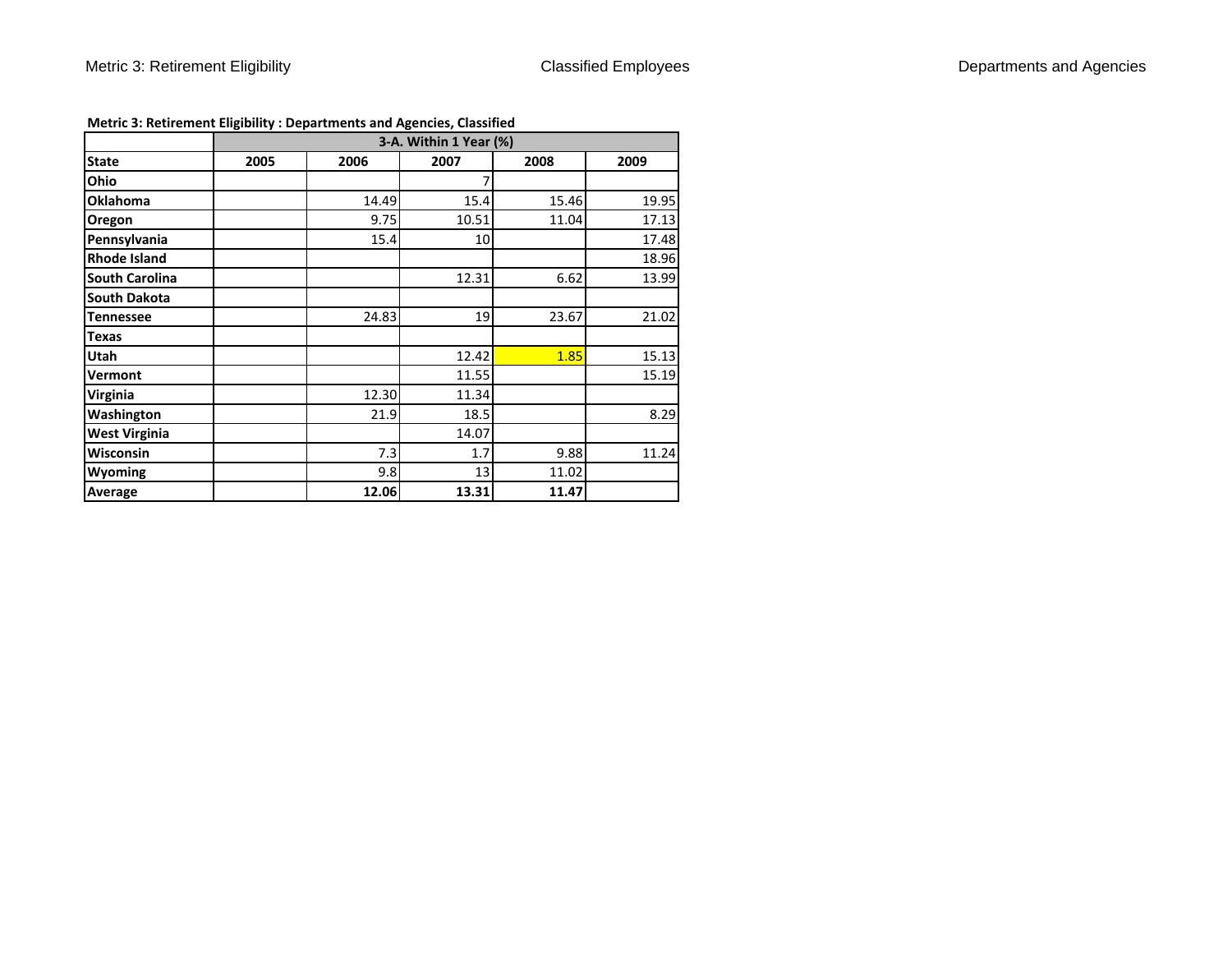|                       |      | 3-B. Within 3 Years (%) |       |       |           |  |  |  |  |  |  |  |
|-----------------------|------|-------------------------|-------|-------|-----------|--|--|--|--|--|--|--|
| <b>State</b>          | 2005 | 2006                    | 2007  | 2008  | 2009      |  |  |  |  |  |  |  |
| <b>Alabama</b>        |      | 23.23                   | 23.5  | 14.10 |           |  |  |  |  |  |  |  |
| Alaska                |      | 18                      |       | 19.71 | 19.50     |  |  |  |  |  |  |  |
| Arizona               |      | 14.2                    | 14.6  | 19.02 |           |  |  |  |  |  |  |  |
| <b>Arkansas</b>       |      |                         |       |       | 4.85      |  |  |  |  |  |  |  |
| California            |      | 28.85                   |       | 31.62 |           |  |  |  |  |  |  |  |
| Colorado              |      | 33                      | 10.5  | 22.54 |           |  |  |  |  |  |  |  |
| Connecticut           |      |                         | 28.4  |       |           |  |  |  |  |  |  |  |
| <b>Delaware</b>       |      | 26                      | 20.88 | 27.93 | 29.68     |  |  |  |  |  |  |  |
| <b>Florida</b>        |      |                         |       | 15.73 | 6.97      |  |  |  |  |  |  |  |
| Georgia               |      | 12                      | 45.24 |       | 22.60     |  |  |  |  |  |  |  |
| Hawaii                |      |                         |       |       |           |  |  |  |  |  |  |  |
| Idaho                 |      | 7.4                     | 9     |       |           |  |  |  |  |  |  |  |
| <b>Illinois</b>       |      |                         | 18.66 |       |           |  |  |  |  |  |  |  |
| Indiana               |      | 9.99                    | 34.77 | 19.60 | <b>NA</b> |  |  |  |  |  |  |  |
| lowa                  |      | 23.2                    | 16.53 |       | 17.94     |  |  |  |  |  |  |  |
| Kansas                |      | 12                      | 19    |       |           |  |  |  |  |  |  |  |
| Kentucky              |      |                         |       | 4.71  | 3.50      |  |  |  |  |  |  |  |
| Louisiana             |      | 22.5                    | 19.04 | 23.74 | 25.60     |  |  |  |  |  |  |  |
| <b>Maine</b>          |      |                         | 23.45 | 5.41  |           |  |  |  |  |  |  |  |
| Maryland              |      |                         | 25.38 | 9.70  |           |  |  |  |  |  |  |  |
| <b>Massachusetts</b>  |      |                         |       |       | 32.61     |  |  |  |  |  |  |  |
| Michigan              |      | 17.7                    | 20    |       |           |  |  |  |  |  |  |  |
| Minnesota             |      | 10.4                    | 12.5  |       | 15.00     |  |  |  |  |  |  |  |
| Mississippi           |      | 17.49                   | 23.14 | 29.72 |           |  |  |  |  |  |  |  |
| Missouri              |      |                         | 17    |       |           |  |  |  |  |  |  |  |
| Montana               |      | 41.6                    | 19    | 11.03 | 47.00     |  |  |  |  |  |  |  |
| Nebraska              |      |                         | 36.45 |       |           |  |  |  |  |  |  |  |
| Nevada                |      | 1.78                    |       |       | <b>NA</b> |  |  |  |  |  |  |  |
| <b>New Hampshire</b>  |      |                         | 5.6   |       | 14.87     |  |  |  |  |  |  |  |
| <b>New Jersey</b>     |      |                         | 19.8  | 15.46 | 20.62     |  |  |  |  |  |  |  |
| <b>New Mexico</b>     |      |                         | 11.75 | 4.97  | 2.92      |  |  |  |  |  |  |  |
| <b>New York</b>       |      | 11                      |       |       | 13.20     |  |  |  |  |  |  |  |
| <b>North Carolina</b> |      | 11.83                   | 10.42 |       | 12.02     |  |  |  |  |  |  |  |
| <b>North Dakota</b>   |      |                         | 17.54 |       |           |  |  |  |  |  |  |  |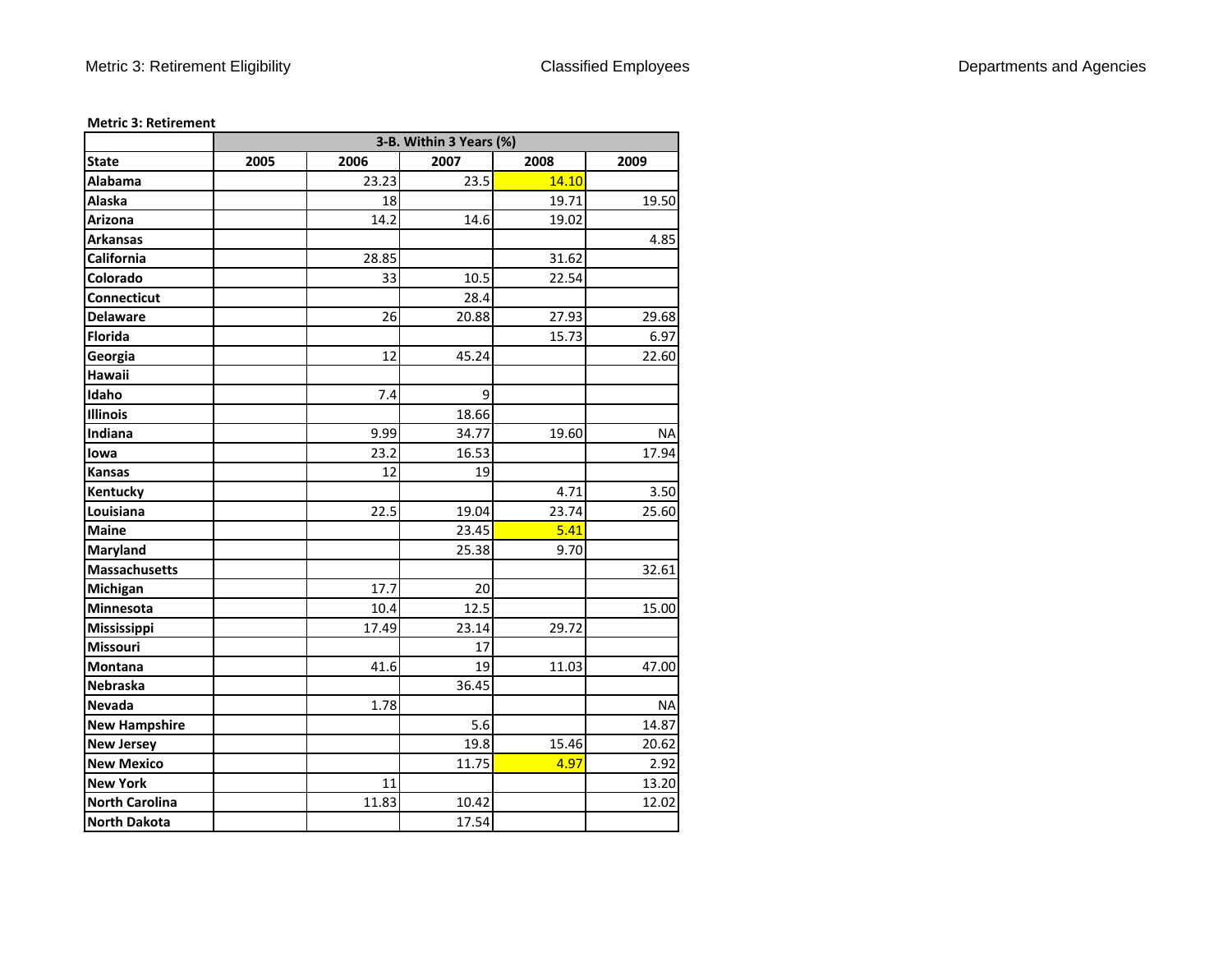|                       |      | 3-B. Within 3 Years (%) |       |       |       |  |  |  |  |  |  |  |  |
|-----------------------|------|-------------------------|-------|-------|-------|--|--|--|--|--|--|--|--|
| <b>State</b>          | 2005 | 2006                    | 2007  | 2008  | 2009  |  |  |  |  |  |  |  |  |
| Ohio                  |      |                         | 12    |       |       |  |  |  |  |  |  |  |  |
| <b>Oklahoma</b>       |      | 22.14                   | 23    | 21.08 | 27.19 |  |  |  |  |  |  |  |  |
| Oregon                |      | 14.57                   | 15.44 | 15.66 | 23.10 |  |  |  |  |  |  |  |  |
| Pennsylvania          |      | 24.4                    | 15.7  |       | 25.77 |  |  |  |  |  |  |  |  |
| <b>Rhode Island</b>   |      |                         |       |       | 28.17 |  |  |  |  |  |  |  |  |
| <b>South Carolina</b> |      |                         | 17.93 | 8.38  |       |  |  |  |  |  |  |  |  |
| <b>South Dakota</b>   |      |                         |       |       |       |  |  |  |  |  |  |  |  |
| <b>Tennessee</b>      |      | 32.51                   | 26.4  | 30.96 | 28.38 |  |  |  |  |  |  |  |  |
| <b>Texas</b>          |      |                         |       |       |       |  |  |  |  |  |  |  |  |
| Utah                  |      |                         | 18.99 | 2.16  | 21.54 |  |  |  |  |  |  |  |  |
| Vermont               |      |                         | 18.24 |       | 22.36 |  |  |  |  |  |  |  |  |
| <b>Virginia</b>       |      | 18                      | 16.18 |       |       |  |  |  |  |  |  |  |  |
| Washington            |      | 31.3                    | 25.3  |       |       |  |  |  |  |  |  |  |  |
| <b>West Virginia</b>  |      |                         | 21.55 |       |       |  |  |  |  |  |  |  |  |
| Wisconsin             |      | 12.7                    | 6.1   | 15.59 | 17.09 |  |  |  |  |  |  |  |  |
| <b>Wyoming</b>        |      | 21                      | 20.5  | 21.87 |       |  |  |  |  |  |  |  |  |
| Average               |      | 19.21                   | 19.46 | 15.63 |       |  |  |  |  |  |  |  |  |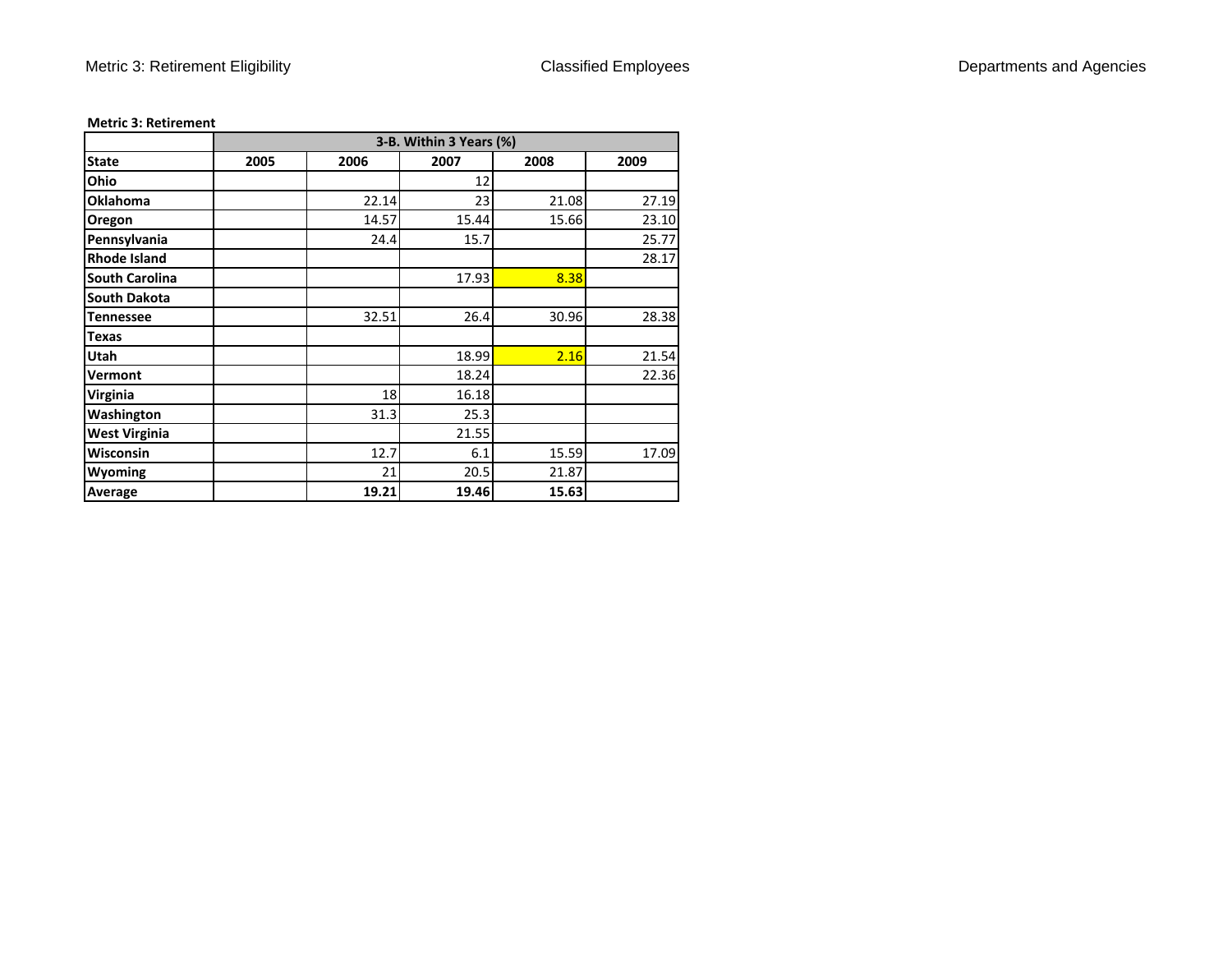|                       | 3-C. Within 5 Years (%) |       |       |       |       |  |
|-----------------------|-------------------------|-------|-------|-------|-------|--|
| <b>State</b>          | 2005                    | 2006  | 2007  | 2008  | 2009  |  |
| Alabama               |                         | 31.08 | 31.3  | 31.61 |       |  |
| Alaska                |                         | 26.00 |       | 26.29 | 25.82 |  |
| <b>Arizona</b>        |                         | 21.00 | 21    | 27.07 |       |  |
| <b>Arkansas</b>       |                         | 19.90 |       |       | 7.2   |  |
| California            |                         | 33.39 | 34    | 38.82 |       |  |
| Colorado              |                         | 72.00 | 17.1  | 27.05 |       |  |
| Connecticut           |                         |       | 36.9  |       |       |  |
| <b>Delaware</b>       |                         | 34.00 | 27.97 | 36.28 | 37.93 |  |
| <b>Florida</b>        |                         | 10.69 |       | 19.44 | 9.47  |  |
| Georgia               |                         | 24.00 | 56.88 |       | 49.29 |  |
| Hawaii                |                         |       |       |       |       |  |
| Idaho                 |                         | 11.90 | 15.4  |       |       |  |
| <b>Illinois</b>       |                         |       | 26.46 |       |       |  |
| Indiana               |                         | 15.64 | 42.55 | 22.52 | 33.03 |  |
| lowa                  |                         | 35.10 | 23.95 |       | 25.09 |  |
| <b>Kansas</b>         |                         | 18.00 | 27    |       |       |  |
| Kentucky              |                         |       |       | 7.92  | 6.54  |  |
| Louisiana             |                         | 30.70 | 26.18 | 30.54 | 31.92 |  |
| <b>Maine</b>          |                         |       | 26.77 | 7.63  |       |  |
| <b>Maryland</b>       |                         |       | 31.63 | 19.5  |       |  |
| <b>Massachusetts</b>  |                         | 34.78 |       |       | 39.46 |  |
| Michigan              |                         | 27.10 | 29.3  |       |       |  |
| Minnesota             |                         | 16.70 | 18.7  |       | 21.65 |  |
| Mississippi           |                         | 25.54 | 29.77 | 38.82 |       |  |
| Missouri              |                         | 17.40 | 26    |       |       |  |
| Montana               |                         | 61.60 | 22    | 14.03 | 77    |  |
| Nebraska              |                         | 43.00 | 42.9  |       |       |  |
| Nevada                |                         | 19.54 |       | 23.76 | 21.03 |  |
| <b>New Hampshire</b>  |                         |       | 6.9   | 6.16  | 21.73 |  |
| <b>New Jersey</b>     |                         | 38.30 | 25.9  | 21.16 | 26.11 |  |
| <b>New Mexico</b>     |                         |       | 18.37 | 9.66  | 4.9   |  |
| <b>New York</b>       |                         | 16.20 |       |       | 18.41 |  |
| <b>North Carolina</b> |                         | 17.96 | 14.16 |       | 19.22 |  |
| <b>North Dakota</b>   |                         | 22.80 | 23.86 | 28.53 |       |  |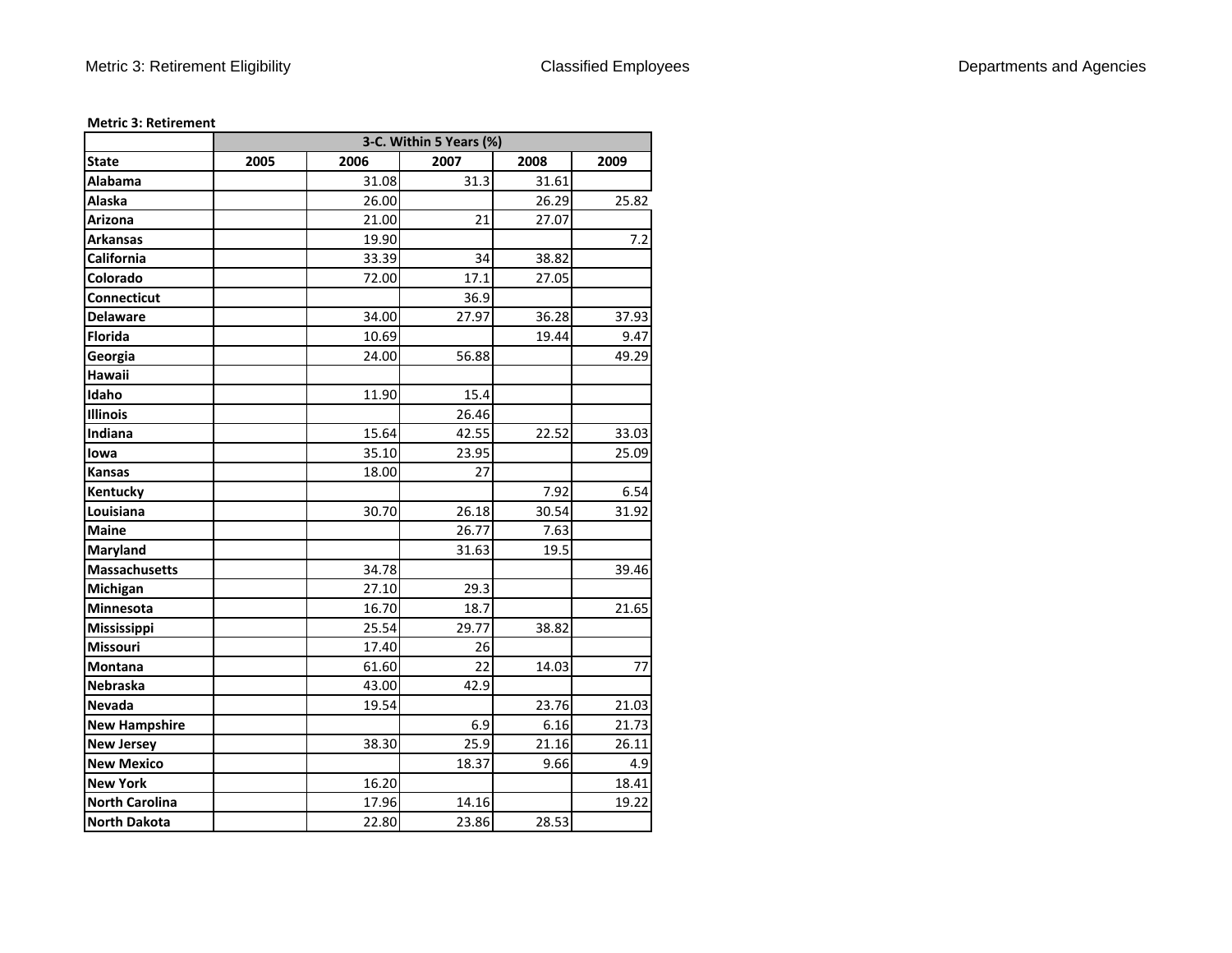|                       | 3-C. Within 5 Years (%) |       |       |       |       |  |  |
|-----------------------|-------------------------|-------|-------|-------|-------|--|--|
| <b>State</b>          | 2005                    | 2006  | 2007  | 2008  | 2009  |  |  |
| Ohio                  |                         |       | 17    |       |       |  |  |
| <b>Oklahoma</b>       |                         | 30.83 | 30.6  | 26.61 | 34.51 |  |  |
| Oregon                |                         | 19.70 | 20.05 | 19.78 | 28.96 |  |  |
| Pennsylvania          |                         | 15.40 | 21.5  |       | 33.39 |  |  |
| <b>Rhode Island</b>   |                         |       |       |       | 37.74 |  |  |
| <b>South Carolina</b> |                         | 23.40 | 23.68 | 15.93 |       |  |  |
| <b>South Dakota</b>   |                         | 17.10 |       |       |       |  |  |
| <b>Tennessee</b>      |                         | 40.91 | 34.7  | 32.62 | 36.18 |  |  |
| <b>Texas</b>          |                         |       |       |       |       |  |  |
| Utah                  |                         | 25.54 | 25.98 | 2.4   | 29.01 |  |  |
| Vermont               |                         | 26.70 | 26.05 |       | 28.89 |  |  |
| Virginia              |                         | 23.80 | 21.19 |       |       |  |  |
| Washington            |                         | 42.90 | 33.9  |       |       |  |  |
| <b>West Virginia</b>  |                         | 42.00 | 27.65 |       |       |  |  |
| <b>Wisconsin</b>      |                         | 19.80 | 12.7  | 22.3  | 23.87 |  |  |
| Wyoming               |                         | 28.70 | 27.7  | 28.59 |       |  |  |
| Average               |                         | 27.72 | 26.30 |       |       |  |  |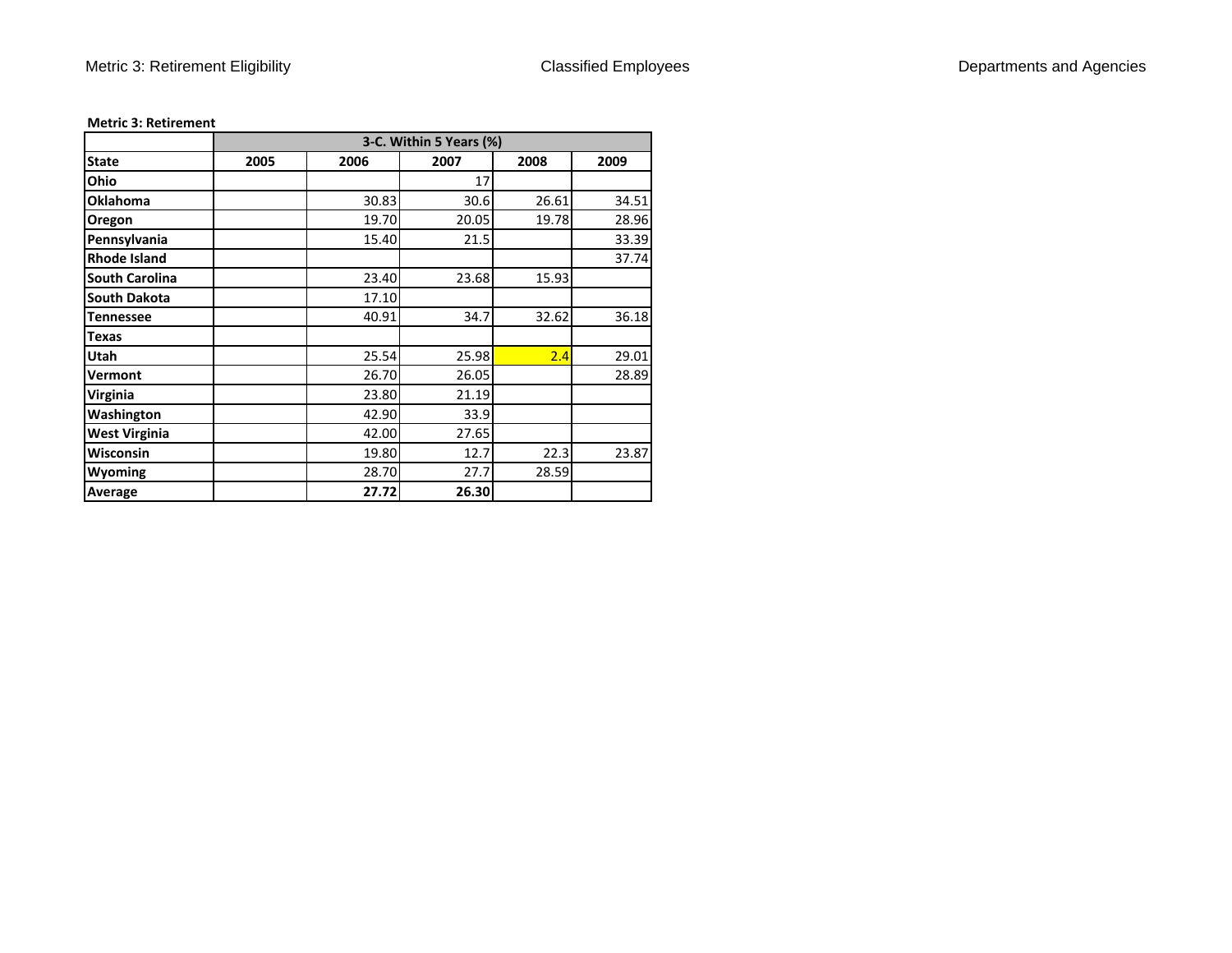|                       |       | 4-A. Turnover Rate (%) |       |       |       |  |  |
|-----------------------|-------|------------------------|-------|-------|-------|--|--|
| <b>State</b>          | 2005  | 2006                   | 2007  | 2008  | 2009  |  |  |
| Alabama               | 12.4  | 11.89                  | 11.22 | 8.91  |       |  |  |
| Alaska                | 12    | 27                     |       | 12.71 | 10.77 |  |  |
| Arizona               |       | 19.7                   | 17.9  | 14.15 |       |  |  |
| <b>Arkansas</b>       | 17    |                        |       |       | 15.66 |  |  |
| California            | 13.1  | 14.49                  | 11.68 | 11.9  |       |  |  |
| Colorado              | 11.3  | 13.2                   | 14.18 | 8.67  |       |  |  |
| Connecticut           |       |                        | 5.8   |       |       |  |  |
| <b>Delaware</b>       | 9.3   | 9.4                    | 6.96  | 6.27  | 5.46  |  |  |
| <b>Florida</b>        | 21.38 |                        |       | 16.07 | 12.82 |  |  |
| Georgia               | 8.9   | <b>NA</b>              | 9.3   |       | 15.32 |  |  |
| Hawaii                | 6.68  |                        |       |       |       |  |  |
| Idaho                 | 11.8  | 13.1                   | 13    |       |       |  |  |
| <b>Illinois</b>       |       |                        | 5.45  |       |       |  |  |
| Indiana               | 18.2  | <b>NA</b>              | 22.82 | 22.58 | 14.8  |  |  |
| lowa                  | 5.1   | 5.37                   | 5.14  |       | 6.03  |  |  |
| Kansas                | 13.05 | 13                     | 13.3  |       |       |  |  |
| Kentucky              |       |                        |       | 8.78  | 7.08  |  |  |
| Louisiana             | 14.35 | 18.49                  | 18.49 | 14.24 | 13.73 |  |  |
| <b>Maine</b>          |       |                        | 11.03 | 8.96  | 7.4   |  |  |
| Maryland              |       |                        | 12.95 | 10.67 |       |  |  |
| Massachusetts         | 6.76  |                        |       |       | 6.3   |  |  |
| Michigan              | 7.6   | 13.8                   | 6.2   | 6.69  |       |  |  |
| Minnesota             | 10.3  | 10.7                   | 11.1  |       | 4.92  |  |  |
| Mississippi           | 12.89 | 18.36                  | 15.64 | 12.93 |       |  |  |
| Missouri              | 14.7  |                        | 14.1  |       |       |  |  |
| Montana               | 14.74 | 11.8                   |       | 11.7  | 11.09 |  |  |
| Nebraska              | 9.43  |                        | 12.74 | 16.02 |       |  |  |
| Nevada                | 14.25 | 12.74                  | 12.74 | 11.54 | 10.84 |  |  |
| <b>New Hampshire</b>  |       |                        | 9.16  | 6.44  | 7.53  |  |  |
| <b>New Jersey</b>     | 6.4   | 6.34                   | 6.3   | 6.25  | 7.29  |  |  |
| <b>New Mexico</b>     |       |                        | 17.66 |       | 9.4   |  |  |
| <b>New York</b>       | 7.4   | 6.8                    |       |       | 6.43  |  |  |
| <b>North Carolina</b> | 12    | 12.1                   | 12.73 |       | 8.9   |  |  |
| <b>North Dakota</b>   |       |                        | 10.6  | 9.07  |       |  |  |

# **Metric 4: Employee Turnover and Retention ‐ Department and Agencies, Classified**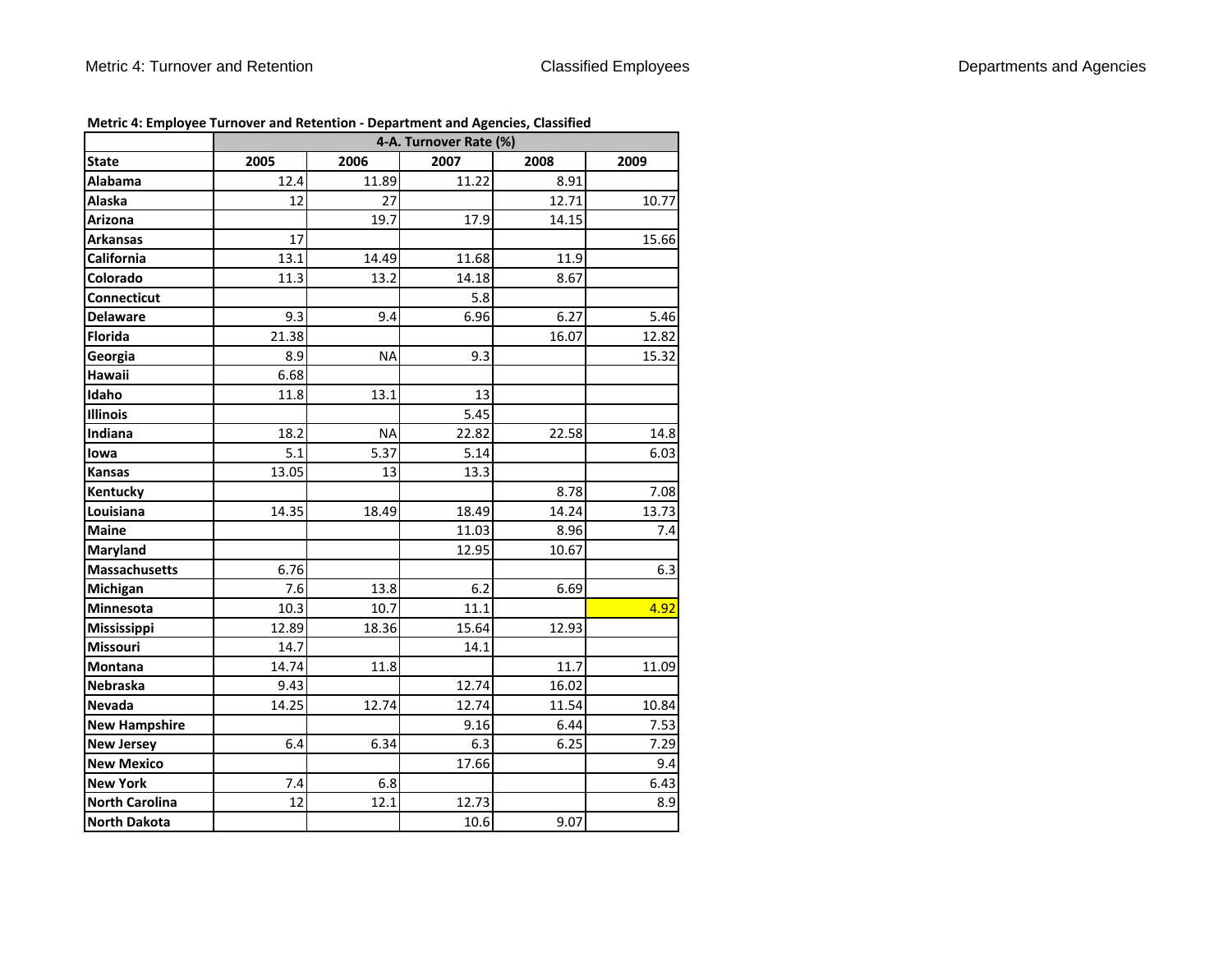|                       | 4-A. Turnover Rate (%) |         |       |       |       |  |
|-----------------------|------------------------|---------|-------|-------|-------|--|
| Ohio                  |                        |         |       |       |       |  |
|                       |                        |         |       |       |       |  |
| <b>Oklahoma</b>       | 13.44                  | 8.9     | 14.4  | 10.27 | 13.15 |  |
| Oregon                | 14.24                  | 12.72   | 10.9  | 11.28 | 17.13 |  |
| Pennsylvania          | 8.8                    | $5.5\,$ | 5.4   |       | 5.66  |  |
| <b>Rhode Island</b>   | 6.26                   |         |       |       | 13.04 |  |
| <b>South Carolina</b> | 13.21                  | 16.33   | 16.3  | 11.62 |       |  |
| <b>South Dakota</b>   | 10.8                   |         |       |       |       |  |
| <b>Tennessee</b>      | 11.13                  | 11      | 11.14 | 11.21 | 7.12  |  |
| <b>Texas</b>          |                        |         |       |       |       |  |
| Utah                  | 11.83                  |         | 12.4  | 7.12  | 9.97  |  |
| Vermont               | 10.5                   |         | 9.3   |       | 10.76 |  |
| Virginia              | 11.1                   | 13.49   | 13.51 | 11.9  |       |  |
| Washington            | <b>NA</b>              | 8.6     | 7.5   |       |       |  |
| <b>West Virginia</b>  | 10.64                  |         | 13.27 |       |       |  |
| <b>Wisconsin</b>      | 11.7                   | 6.4     | 5.1   | 4.09  | 6.01  |  |
| Wyoming               | 12.7                   | 14.2    | 13.4  | 14.74 |       |  |
| Average               | 11.51                  | 12.42   | 11.20 | 12.27 |       |  |

|  | Metric 4: Employee Turnover and Retention - Department and Agencies, Classified |  |  |
|--|---------------------------------------------------------------------------------|--|--|
|--|---------------------------------------------------------------------------------|--|--|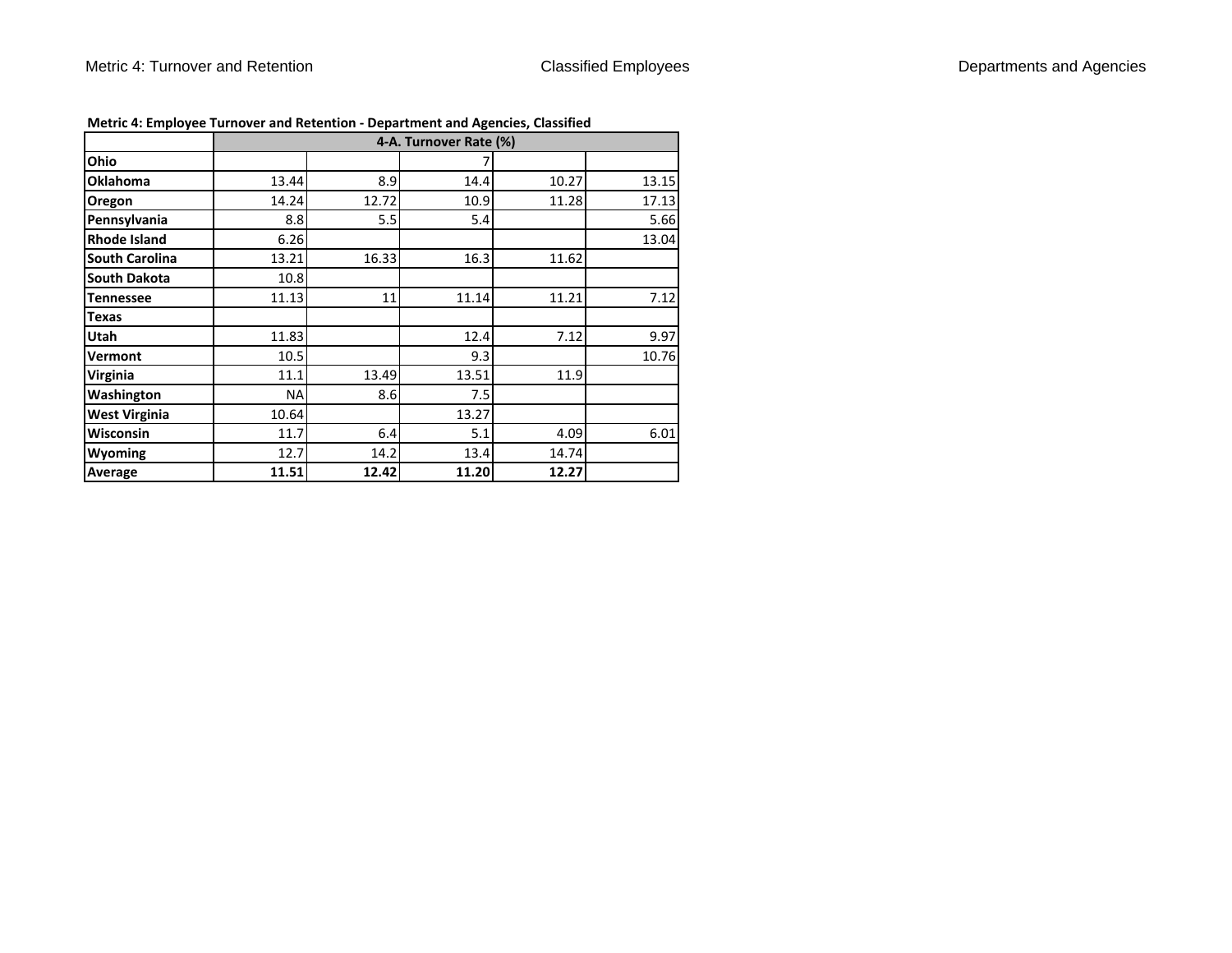|                       | 4-C. Voluntary Separation (%) |           |                |       |           |  |
|-----------------------|-------------------------------|-----------|----------------|-------|-----------|--|
| <b>State</b>          | 2005                          | 2006      | 2007           | 2008  | 2009      |  |
| Alabama               | 10.9                          | 7.07      | 6.9            | 5.39  |           |  |
| Alaska                | <b>NA</b>                     | <b>NA</b> |                | 10.06 | <b>NA</b> |  |
| Arizona               |                               | 16        | 15.5           | 11.75 |           |  |
| <b>Arkansas</b>       |                               |           |                |       | 7         |  |
| California            | 6.61                          | 6.44      | 7.47           | 6.58  |           |  |
| Colorado              | 6.4                           | 7.9       | 9.08           | 7.17  |           |  |
| Connecticut           |                               |           | 2.4            |       |           |  |
| <b>Delaware</b>       | 5.1                           | 5.1       | 3.67           | 5.13  | 4.44      |  |
| <b>Florida</b>        | 15.87                         |           |                | 10.75 | 7.85      |  |
| Georgia               | 2.3                           | 20.6      | 2.5            |       | 8.27      |  |
| Hawaii                | 3.06                          |           |                |       |           |  |
| Idaho                 | 8.1                           | 9.3       | 9.3            |       |           |  |
| <b>Illinois</b>       |                               |           | 1.9            |       |           |  |
| Indiana               |                               | <b>NA</b> | 13             | 15.17 | 8.18      |  |
| lowa                  | 2.48                          | 2.67      | 2.51           |       | 2.26      |  |
| <b>Kansas</b>         | 8                             | 9         | 9              |       |           |  |
| Kentucky              |                               |           |                | 6.7   | 5.41      |  |
| Louisiana             | 8.29                          | 10.9      | 10.9           | 7.83  | 7.26      |  |
| <b>Maine</b>          |                               |           | 6.66           | 5.7   | 6.15      |  |
| Maryland              |                               |           | 7.13           | 5.51  |           |  |
| Massachusetts         | 4.35                          |           |                |       | 2.48      |  |
| Michigan              | 3.3                           | 5.5       | $\overline{2}$ | 2.08  |           |  |
| Minnesota             | 5.7                           | 5.9       | 6.1            |       | 3.7       |  |
| Mississippi           | 11.17                         | 14.55     | 10.53          | 9.18  |           |  |
| <b>Missouri</b>       | 7.8                           |           | 8.4            |       |           |  |
| <b>Montana</b>        | <b>NA</b>                     | 12.82     |                |       | 6.63      |  |
| <b>Nebraska</b>       | 4.88                          |           | 8.01           | 8.9   |           |  |
| Nevada                | 8.52                          | 9.95      | 7.97           | 7.01  | 8.89      |  |
| <b>New Hampshire</b>  |                               |           | 6.32           | 4.07  | 4.29      |  |
| <b>New Jersey</b>     | 4.6                           | 2.23      | 2.6            | 4.89  | 5.96      |  |
| <b>New Mexico</b>     |                               |           | 10.19          |       | 7.48      |  |
| <b>New York</b>       | 2.9                           | 2.5       |                |       | 2.02      |  |
| <b>North Carolina</b> | 8.12                          | 8.4       | 9.06           |       | 4.25      |  |
| North Dakota          |                               |           | 6.6            | 5.48  |           |  |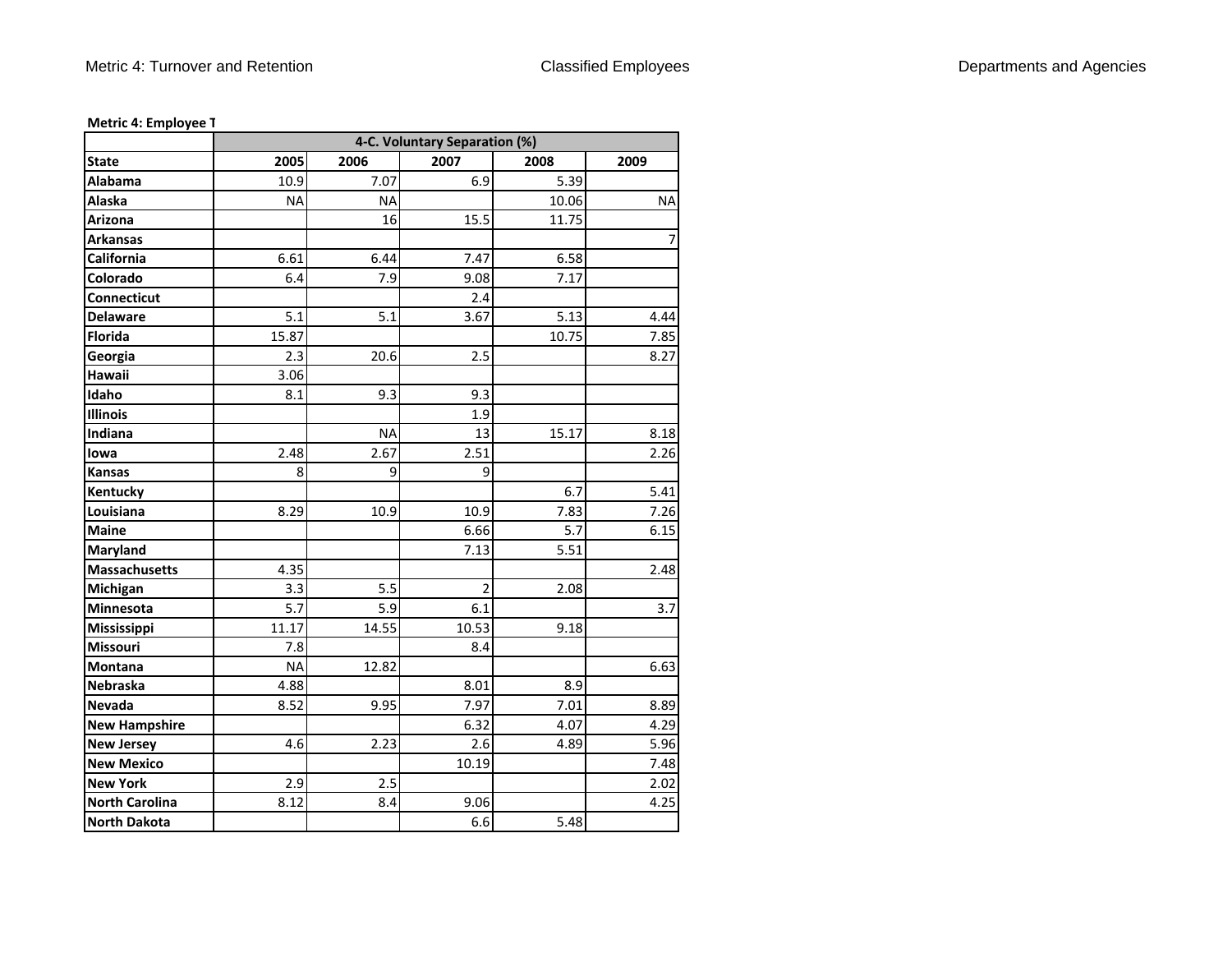|                       |           |       | 4-C. Voluntary Separation (%) |      |       |
|-----------------------|-----------|-------|-------------------------------|------|-------|
| Ohio                  |           |       |                               |      |       |
| <b>Oklahoma</b>       | 8.87      | 7.7   | 9.3                           | 7.33 | 10.3  |
| Oregon                | 6.47      | 6.31  | 5.9                           | 5.62 | 4.73  |
| Pennsylvania          | 2         | 2.1   | 2.1                           |      | 0.66  |
| <b>Rhode Island</b>   | 2.02      |       |                               |      | 11.69 |
| <b>South Carolina</b> | 10.41     | 13.48 | 8.2                           | 9.85 |       |
| <b>South Dakota</b>   | 9         |       |                               |      |       |
| <b>Tennessee</b>      | 7.3       | 7     | 6.64                          | 7.26 | 4.31  |
| <b>Texas</b>          |           |       |                               |      |       |
| Utah                  | 10.45     |       | 7.73                          | 6.22 | 5.8   |
| Vermont               | 5.8       |       | 5.16                          |      | 4.65  |
| Virginia              | 7.1       | 9.14  | 9.15                          | 7.1  |       |
| Washington            | <b>NA</b> | 7.1   | 4.1                           |      |       |
| <b>West Virginia</b>  | 6.76      |       | 6.86                          |      |       |
| <b>Wisconsin</b>      | 13.5      | 2.7   | 4.3                           | 3.41 | 2.59  |
| Wyoming               | 8.6       | 12.1  | 9.3                           | 9.79 |       |
| Average               | 6.96      | 8.31  | 6.66                          | 8.16 |       |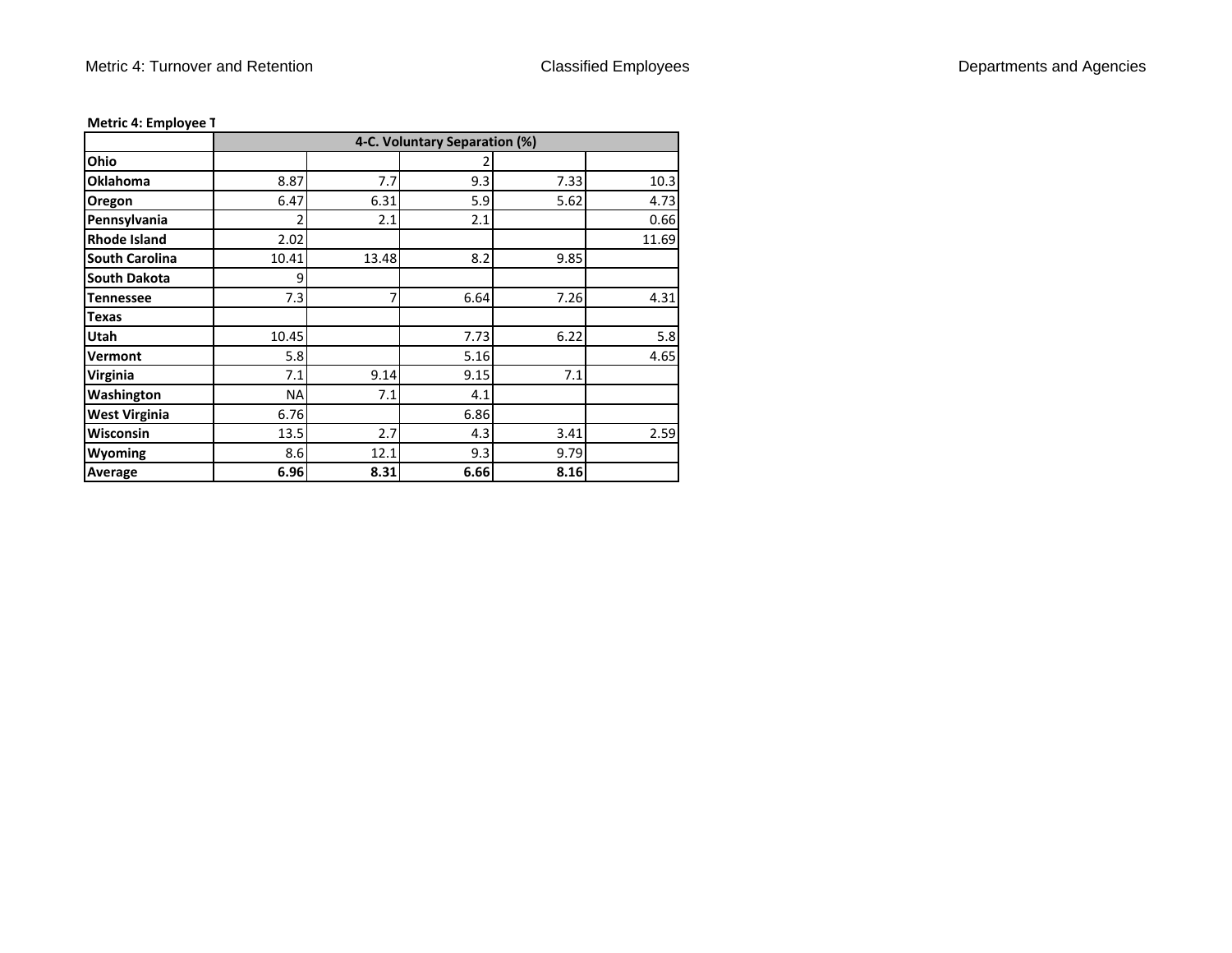|                       | 4-E. Involuntary Separation (%) |           |              |      |           |  |
|-----------------------|---------------------------------|-----------|--------------|------|-----------|--|
| <b>State</b>          | 2005                            | 2006      | 2007         | 2008 | 2009      |  |
| Alabama               | 1.3                             | 1.41      | 1.4          | 1.06 |           |  |
| Alaska                | <b>NA</b>                       | <b>NA</b> |              | 1.28 | <b>NA</b> |  |
| Arizona               |                                 | 3.7       | 2.3          | 2.4  |           |  |
| <b>Arkansas</b>       |                                 |           |              |      | 2.52      |  |
| California            | 3.41                            | 4.53      | 0.7          | 0.06 |           |  |
| Colorado              | 1.7                             | 1.5       | 1.51         | 1.34 |           |  |
| Connecticut           |                                 |           | 0.9          |      |           |  |
| <b>Delaware</b>       | 1                               | 1.4       | 1.01         | 0.94 | 1.02      |  |
| <b>Florida</b>        | 2.2                             |           |              | 2.79 | 2.69      |  |
| Georgia               | 0.6                             | <b>NA</b> | 0.44         |      | 3.37      |  |
| Hawaii                | 0.74                            |           |              |      |           |  |
| Idaho                 | 1.5                             | 1.6       | 1.6          |      |           |  |
| <b>Illinois</b>       |                                 |           | 2.15         |      |           |  |
| Indiana               | 3.3                             | <b>NA</b> | 2.78         | 7.41 | 2.98      |  |
| lowa                  | 1.19                            | 1.35      | 1.28         |      | 1.19      |  |
| <b>Kansas</b>         | 3                               | 1.5       | 1.6          |      |           |  |
| Kentucky              |                                 |           |              | 2.08 | 1.67      |  |
| Louisiana             | 2.96                            | 3.48      | 3.48         | 3.45 | 3.29      |  |
| <b>Maine</b>          |                                 |           | 0.59         | 0.79 | 1.18      |  |
| Maryland              |                                 |           | 1.04         | 1.1  |           |  |
| Massachusetts         | 0.56                            |           |              |      | 0.68      |  |
| Michigan              | 0.97                            | 0.55      | 0.9          | 0.61 |           |  |
| Minnesota             | 1.4                             | 1.7       | 1.5          |      | 1.06      |  |
| Mississippi           | 1.72                            | 3.81      | 2.85         | 3.61 |           |  |
| <b>Missouri</b>       | 3.7                             |           | 3.2          |      |           |  |
| <b>Montana</b>        | <b>NA</b>                       | 0.6       |              |      | 2.23      |  |
| <b>Nebraska</b>       | 3.37                            |           | 2.41         | 4.41 |           |  |
| Nevada                | 2.4                             | 2.79      | 2.09         | 1.96 | 1.95      |  |
| <b>New Hampshire</b>  |                                 |           | 0.55         | 0.2  | 0.056     |  |
| <b>New Jersey</b>     | 1.5                             | 1.68      | $\mathbf{1}$ | 1.13 | 1.13      |  |
| <b>New Mexico</b>     |                                 |           | 4.72         |      | 1.82      |  |
| <b>New York</b>       | 1.5                             | 1.18      |              |      | 1.35      |  |
| <b>North Carolina</b> | 0.83                            | 0.9       | 3.66         |      | 4.65      |  |
| North Dakota          |                                 |           | 1.5          | 1.07 |           |  |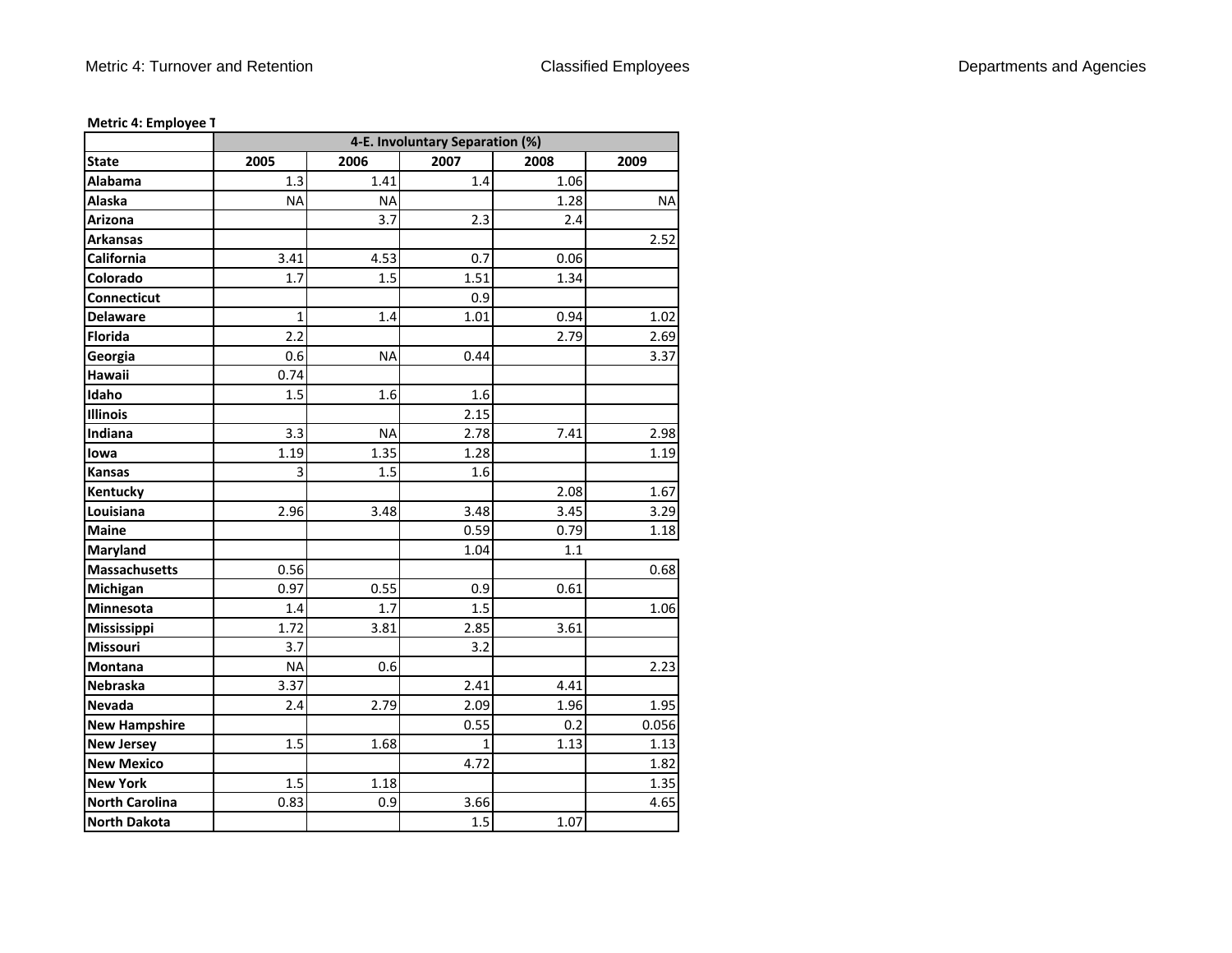|                       |           |      | 4-E. Involuntary Separation (%) |      |      |
|-----------------------|-----------|------|---------------------------------|------|------|
| Ohio                  |           |      | 2                               |      |      |
| <b>Oklahoma</b>       | 1.96      | 1.2  | 0.2                             | 1.79 | 2.86 |
| Oregon                | 5.87      | 4.54 | 0.4                             | 3.6  | 1.7  |
| Pennsylvania          | 0.6       | 7.6  | 0.8                             |      | 3.38 |
| <b>Rhode Island</b>   | 0.33      |      |                                 |      | 1.35 |
| <b>South Carolina</b> | 2.6       | 2.58 | 2.6                             | 1.77 |      |
| <b>South Dakota</b>   | 1.8       |      |                                 |      |      |
| <b>Tennessee</b>      | 1.71      | 2    | 2.02                            | 1.35 | 2.59 |
| <b>Texas</b>          |           |      |                                 |      |      |
| Utah                  | 1.38      |      | 0.91                            | 0.9  | 1.43 |
| Vermont               | 1.5       |      | 1.38                            |      | 1.13 |
| <b>Virginia</b>       | 1.5       | 1.52 | 1.52                            | 1.7  |      |
| Washington            | <b>NA</b> | 1.6  | 1.4                             |      |      |
| <b>West Virginia</b>  | 0.8       |      | 2.92                            |      |      |
| Wisconsin             | 9.4       | 0.21 | 1.9                             | 0.68 | 0.72 |
| Wyoming               | 1.7       | 2.2  | 1.9                             | 2.75 |      |
| Average               | 2.06      | 2.20 | 1.68                            | 2.18 |      |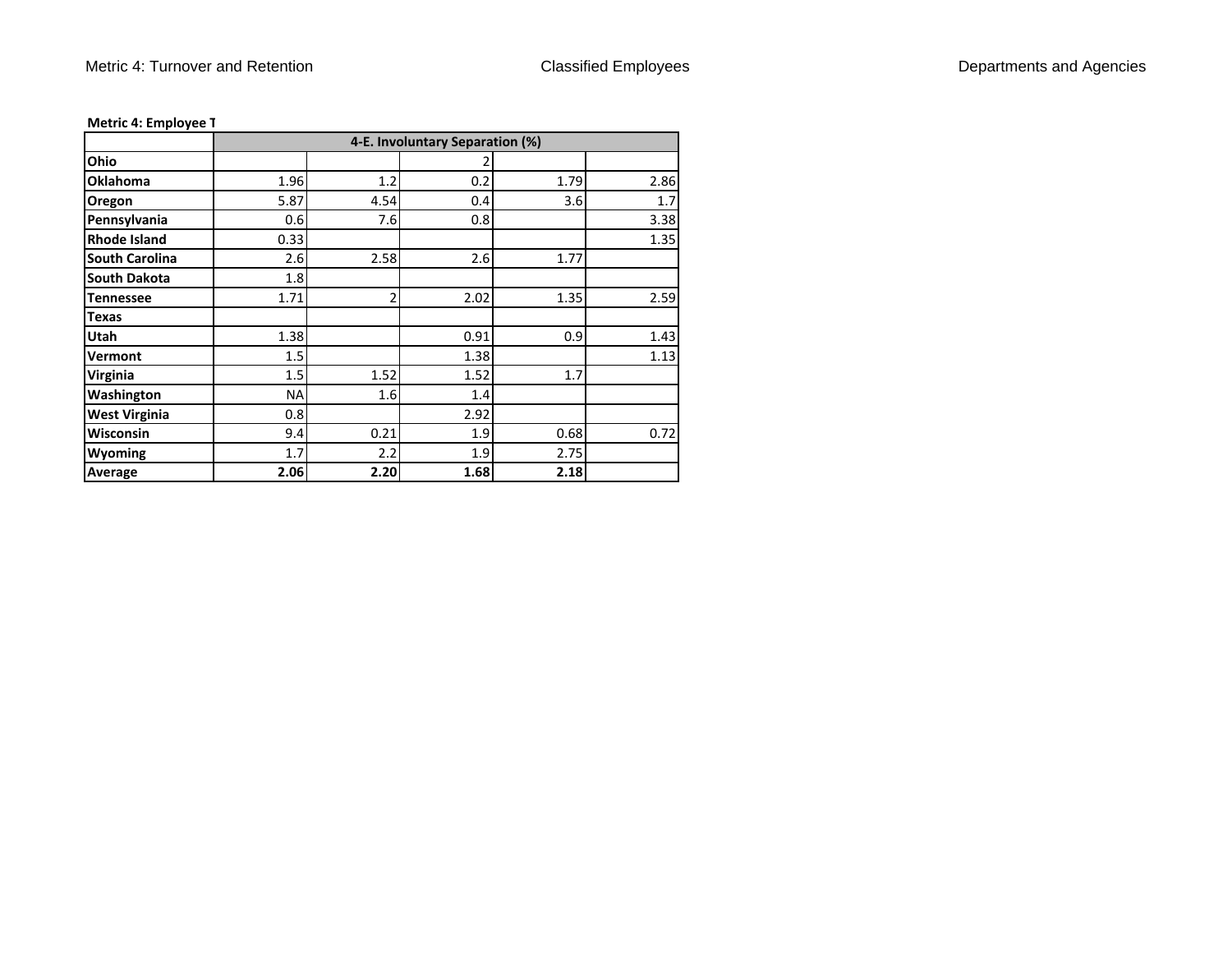|                       | 4-G. Retired (%) |           |      |      |           |
|-----------------------|------------------|-----------|------|------|-----------|
| <b>State</b>          | 2005             | 2006      | 2007 | 2008 | 2009      |
| Alabama               | 3.5              | 3.21      | 2.8  | 2.28 |           |
| Alaska                | <b>NA</b>        | <b>NA</b> |      | 1.14 | <b>NA</b> |
| <b>Arizona</b>        |                  | 2.1       | 2.2  | 1.53 |           |
| <b>Arkansas</b>       |                  |           |      |      | 14.44     |
| California            | 3.09             | 3.34      | 3.5  | 3.39 |           |
| Colorado              | 3                | 3.6       | 3.59 | 2.4  |           |
| Connecticut           |                  |           | 2.4  |      |           |
| <b>Delaware</b>       | 3                | 3         | 2.28 | 2.09 | 2.39      |
| <b>Florida</b>        | 2.64             |           |      | 2.38 | 2.04      |
| Georgia               | 6                | 8         | 6.1  |      | 2.6       |
| Hawaii                | 2.87             |           |      |      |           |
| Idaho                 | 1.9              | 2.1       | 2.1  |      |           |
| <b>Illinois</b>       |                  |           | 1.4  |      |           |
| Indiana               | 1.5              | <b>NA</b> | 1.94 | 3.14 | 3.23      |
| lowa                  | 1.36             | 1.34      | 1.33 |      | 2.58      |
| Kansas                | 2.3              | 2.3       | 2.5  |      |           |
| Kentucky              |                  |           |      | 5.07 | 7.6       |
| Louisiana             | 2.92             | 3.54      | 3.54 | 2.77 | 2.66      |
| <b>Maine</b>          |                  |           | 3.06 | 2.44 | 2.46      |
| Maryland              |                  |           | 4.5  | 3.45 |           |
| <b>Massachusetts</b>  | 1.83             |           |      |      | 2.4       |
| Michigan              | 1.8              | 0.59      | 2.1  | 3.07 |           |
| Minnesota             | 2.3              | 2.7       | 2.8  |      | 2.12      |
| Mississippi           | 3.1              | 2.08      | 2.17 | 1.5  |           |
| Missouri              | 1.8              |           | 2.2  |      |           |
| Montana               | 2.3              | 2.54      |      | 3.1  | 2.56      |
| Nebraska              | 1.04             |           | 1.88 | 2.5  |           |
| <b>Nevada</b>         | 3.32             | 2.66      | 2.66 | 2.51 | 3.59      |
| <b>New Hampshire</b>  |                  |           | 2.2  | 2.2  | 2.57      |
| <b>New Jersey</b>     | 1.8              | 2.21      | 2.5  | 2.28 | 4.09      |
| <b>New Mexico</b>     |                  |           | 2.75 |      | 1.45      |
| <b>New York</b>       | 2.8              | 2.98      |      |      | 3.06      |
| <b>North Carolina</b> | 3.02             | 2.8       | 3.1  |      | 2.11      |
| <b>North Dakota</b>   |                  |           | 2.3  | 2.29 |           |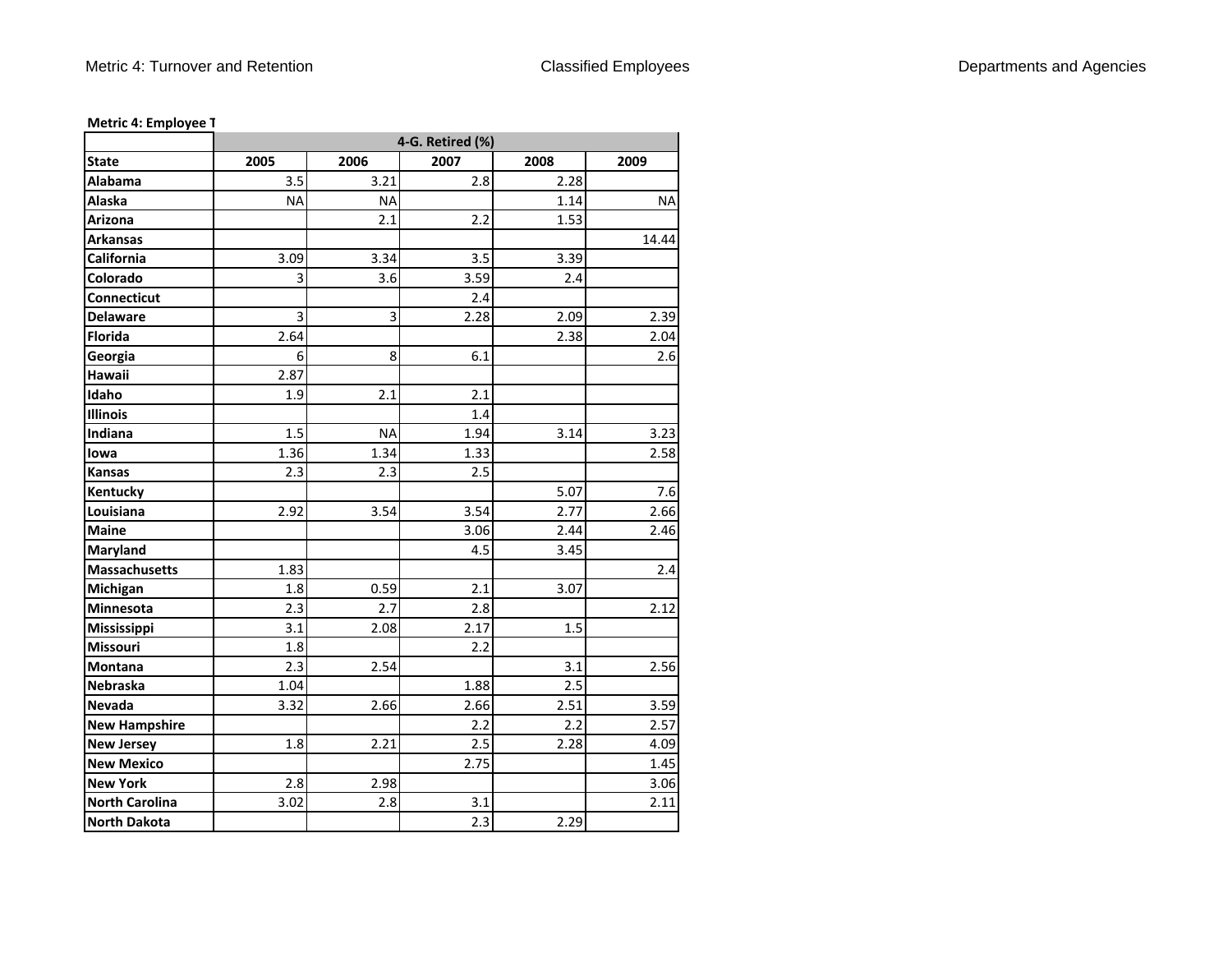|                       |           |                | 4-G. Retired (%) |      |      |
|-----------------------|-----------|----------------|------------------|------|------|
| Ohio                  |           |                | 3                |      |      |
| <b>Oklahoma</b>       | 2.33      | 2              | 2.7              | 2.14 | 2.79 |
| Oregon                | 1.53      | 1.66           | 4.5              | 1.89 | 1.9  |
| Pennsylvania          | 6         | 2.6            | 2.6              |      |      |
| <b>Rhode Island</b>   | 3.9       |                |                  |      | 9.96 |
| <b>South Carolina</b> | 2.59      | 5.25           | 5.3              | 3.13 |      |
| <b>South Dakota</b>   | 1.6       |                |                  |      |      |
| <b>Tennessee</b>      | 1.95      | $\overline{2}$ | 2.23             | 2.28 | 5.84 |
| <b>Texas</b>          |           |                |                  |      |      |
| Utah                  | 18.9      |                | 3.74             | 1.28 | 2.3  |
| Vermont               | 2.9       |                | 2.51             |      | 3.5  |
| Virginia              | 2.3       | 2.22           | 2.23             | 2.7  |      |
| Washington            | <b>NA</b> | 1.2            | 1.8              |      |      |
| <b>West Virginia</b>  | 2.86      |                | 3.28             |      |      |
| <b>Wisconsin</b>      | 16.7      | 2.16           | 3.9              | 2.61 | 2.53 |
| <b>Wyoming</b>        | 2.2       | 2.4            | $\overline{2}$   | 2.11 |      |
| Average               | 3.47      | 2.69           | 2.81             | 2.79 |      |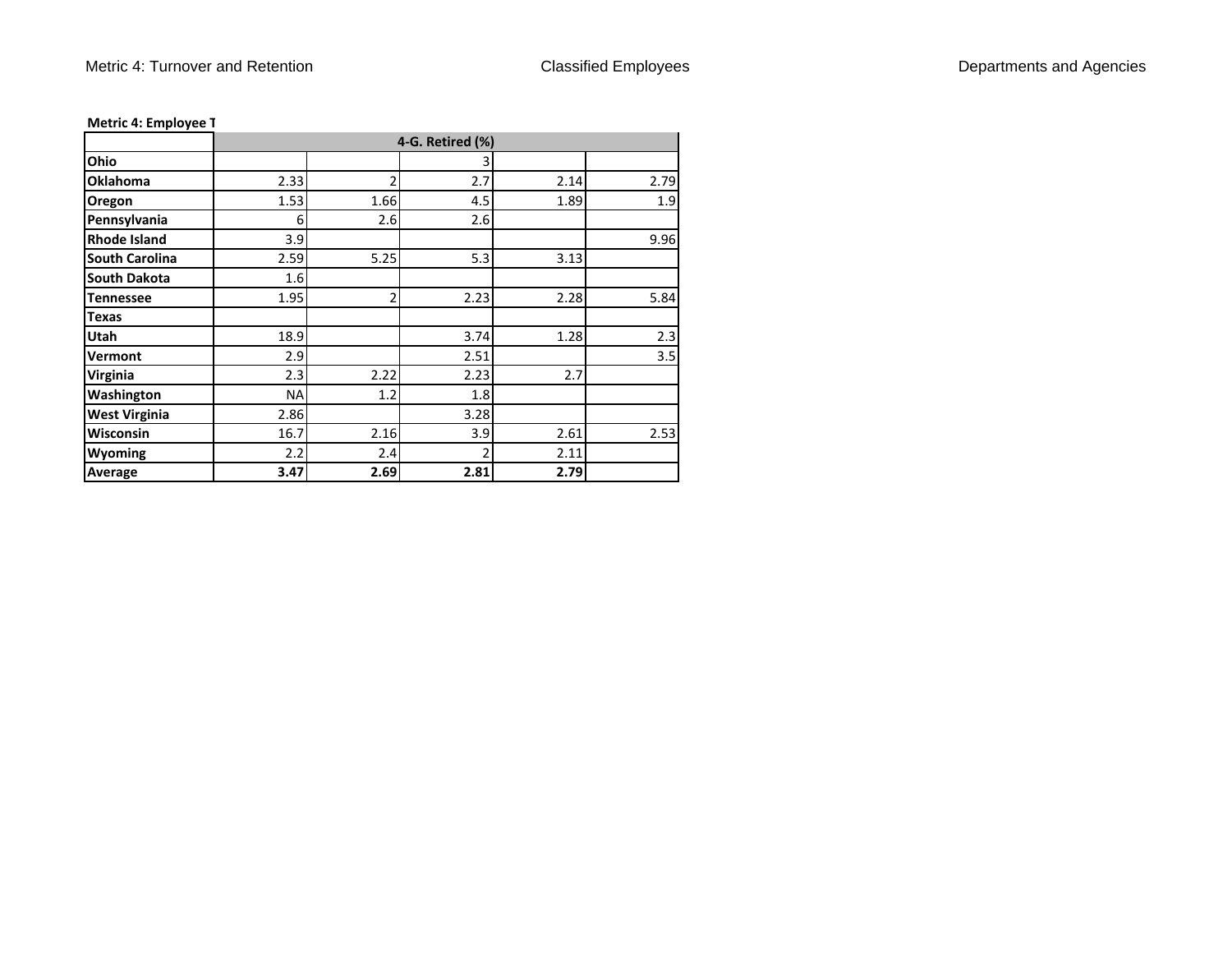|                       | 4-I. Laid Off (%) |           |             |        |           |
|-----------------------|-------------------|-----------|-------------|--------|-----------|
| <b>State</b>          | 2005              | 2006      | 2007        | 2008   | 2009      |
| Alabama               | 0.03              | 0.02      | 0.003       | 0.0030 |           |
| Alaska                | <b>NA</b>         | <b>NA</b> |             | 0.0844 | 0.12      |
| Arizona               |                   | <b>NA</b> | 2.8         | 0.0273 |           |
| Arkansas              | >1                |           |             |        | 0.028     |
| California            | 0.02              | 0.007     | 0           | 0.0039 |           |
| Colorado              | 0.1               | 0         | 0.03        | 0.0241 |           |
| Connecticut           |                   |           | 0           |        |           |
| <b>Delaware</b>       | $\pmb{0}$         | 0         | $\mathbf 0$ |        | 0         |
| <b>Florida</b>        | 0.68              |           |             | 0.1467 | 0.24      |
| Georgia               | 0.05              | ΝA        | 0.14        |        | 3.44      |
| Hawaii                | 0                 |           |             |        |           |
| Idaho                 | 0.3               | 0.1       | 0.1         |        |           |
| <b>Illinois</b>       |                   |           | 0           |        |           |
| Indiana               | 1.6               | <b>NA</b> | 5.09        | 0.0508 | 0.41      |
| lowa                  |                   | 0.01      | 0.01        |        | 0         |
| Kansas                | 0.1               | 0.0004    | 0.1         |        |           |
| Kentucky              |                   |           |             |        | <b>NA</b> |
| Louisiana             | 0                 | 0.37      | 0.37        |        | 0.17      |
| <b>Maine</b>          |                   |           | 0.41        | 0.0248 | 0.45      |
| Maryland              |                   |           | 0.07        | 0.0186 |           |
| <b>Massachusetts</b>  | 0.03              |           |             |        | 0.68      |
| Michigan              | 1.3               | 0.5       | 1.2         | 0.8900 |           |
| Minnesota             | $\mathbf{1}$      | 0.5       | 0.5         |        | 0.46      |
| Mississippi           | 0.02              | 1.94      | 0.08        |        |           |
| Missouri              | 0.7               |           | 0.16        |        |           |
| Montana               | 0.47              | 0.001     |             | 0.0611 | 0.065     |
| Nebraska              | 0.14              |           | 0.24        | 0.1800 |           |
| Nevada                | 0.01              | 0.02      | 0.02        | 0.0562 | 0.16      |
| <b>New Hampshire</b>  |                   |           | 0.09        | 0.0062 |           |
| <b>New Jersey</b>     | 0                 | 0         | 0           | 0.0032 | 0         |
| <b>New Mexico</b>     |                   |           | 0.002       |        | 0.01      |
| <b>New York</b>       | 0                 | 0.01      |             |        | 0.028     |
| <b>North Carolina</b> | 0.03              | 0.02      | $\mathbf 0$ |        |           |
| <b>North Dakota</b>   |                   |           |             |        |           |